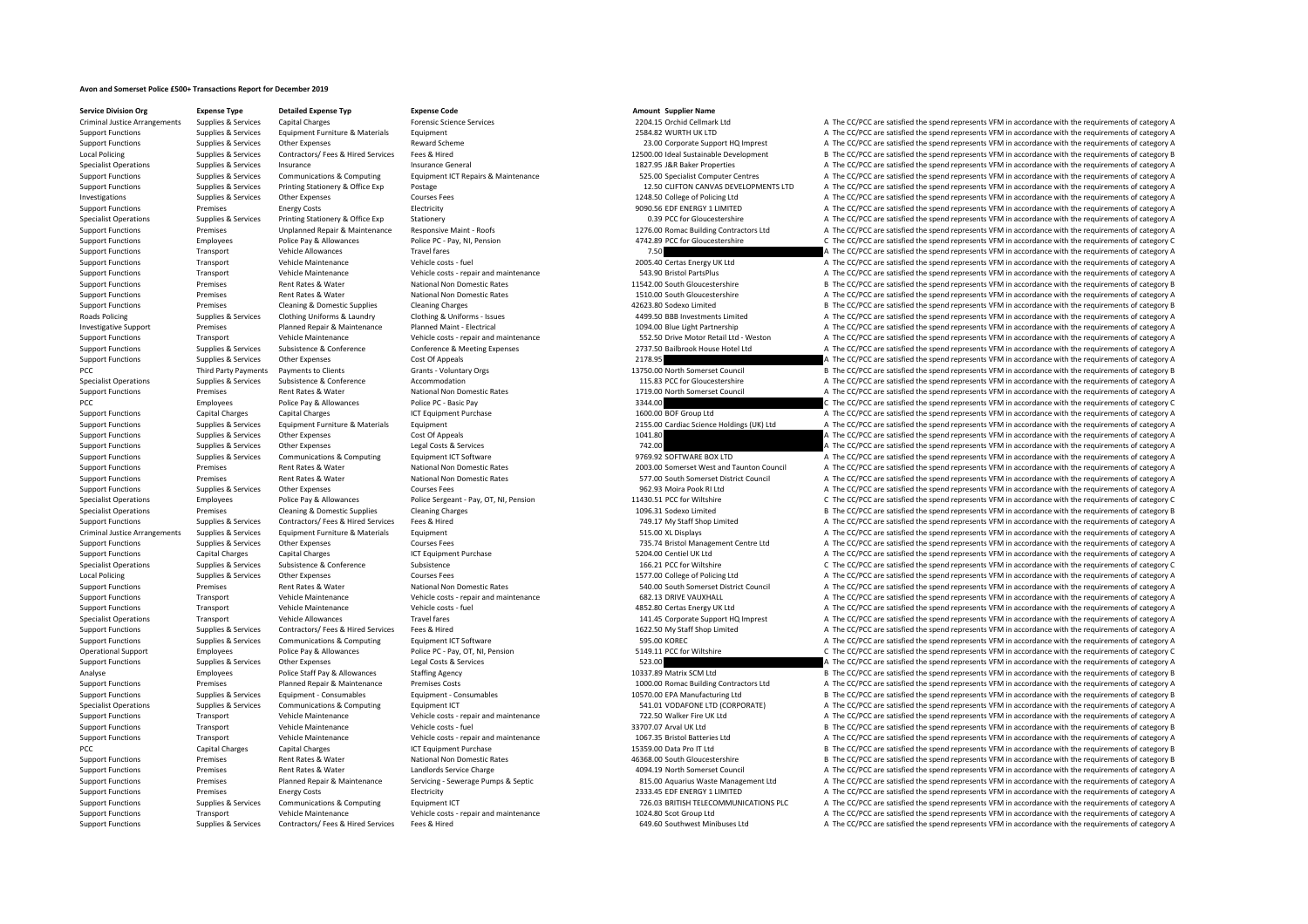Specialist Operations Employees Police Pay & Allowances Police PC - Pay, NI, Pension 6627.23 PCC for Devon & Cornwall A The CC/PCC are satisfied the spend represents VFM in accordance with the requirements of category A PCC Transport Vehicle Allowances Travel fares Travel fares and the spend to the S2.50 Corporate Support HQ Imprest A The CC/PCC are satisfied the spend represents VFM in accordance with the requirements of category A Local Policing Premises Premises Rent Rates & Water Rents Rents Rents Rents Rents Rents Rents Rents Rents Rents Rents Rents Rents Rents Rents Rents Rents Rents Rents Rents Rents Rents Rents Rents Rents Supplements A The CC Criminal Justice Arrangements Supplies & Services Other Expenses Courses Fees Courses Fees 750.00 F3 First Forensic Forum A The CC/PCC are satisfied the spend represents VFM in accordance with the requirements of category Capital Charges Capital Charges ICT Equipment Purchase Capital Charges ICT Equipment Purchase Purchase A The CC/PCC are satisfied the spend represents VFM in accordance with the requirements of category A Specialist Operations Employees Police Pay & Allowances Police Superintendent - Pay, NI, Pension 8198.30 PCC for Gloucestershire A The CC/PCC are satisfied the spend represents VFM in accordance with the requirements of ca Investigations Transport Vehicle Hire Hired Vehicle Costs Hired Vehicle Costs Hired Vehicle Costs Hired Vehicle Costs 590.80 Scot Group Ltd A The CC/PCC are satisfied the spend represents VFM in accordance with the require Supplies & Services Foujoment - Consumables Foujoment - Consumables Foujoment - Consumables Foujoment - Consumables Consumables Consumables and the CONSULT A The CC/PCC are satisfied the spend represents VEM in accordance Specialist Operations Third Party Payments Other Local Authorities or Forces Contributions to Other Forces Contributions to Other Forces and the section of Gloucestershire A The CC/PCC are satisfied the spend represents VF Support Functions Premises Energy Costs Functions Electricity and the Energy Costs Electricity 6706.78 EDF ENERGY 1 LIMITED A The CC/PCC are satisfied the spend represents VFM in accordance with the requirements of categor Support Functions Supplies & Services Contractors/ Fees & Hired Services Fees & Hired 3287.50 My Staff Shop Limited A The CC/PCC are satisfied the spend represents VFM in accordance with the requirements of category A PCC Employees Police Pay & Allowances Police PC • National Insurance 362.25 362.25 C The CC/PCC are satisfied the spend represents VFM in accordance with the requirements of category C Support Functions Third Party Payments Other Local Authorities or Forces Contributions to Other Forces Contributions to Other Forces 50898.00 The PCC for West Midlands C The CC/PCC are satisfied the spend represents VFM in Criminal Justice Arrangements Sunnlies & Services Clothing Uniforms & Laundry Laundry & Drv Cleaning Criminal Devon and Exerce NHS Foundati A The CC/PCC are satisfied the spend represents VEM in accordance with the require Specialist Operations Premises Rent Rates & Water Rents 1360.00 Bristol Airport A The CC/PCC are satisfied the spend represents VFM in accordance with the requirements of category A Support Functions Premises Rent Rates & Water National Non Domestic Rates 7661.00 Bristol City Council A The CC/PCC are satisfied the spend represents VFM in accordance with the requirements of category A Support Functions Supplies & Services Equipment Furniture & Materials Equipment Operational Equipment Operational 2616.00 GMK Ltd A The CC/PCC are satisfied the spend represents VFM in accordance with the requirements of c Support Functions Supplies & Services Foujoment Furniture & Materials Foujoment 1380.00 C2R Fast Ltd A The CC/PCC are satisfied the spend represents VFM in accordance with the requirements of category A Support Functions Supplies & Services Communications & Computing Equipment ICT Hardware Purch 8850.00 Data Pro IT Ltd A The CC/PCC are satisfied the spend represents VFM in accordance with the requirements of category A Support Functions Premises Premises Rent Rates & Water Premises Leases Premises Leases 865507.76 Blue Light Partnership C The CC/PCC are satisfied the spend represents VFM in accordance with the requirements of category C 3714.98 CJ Freeman & Co Ltd<br>A The CC/PCC are satisfied the spend represents VFM in accordance with the requirements of category A<br>20260 65 Orchid Callmark Ltd Investigative Support Supplies & Services Capital Charges Forensic Science Services Forensic Science Services 20760.65 Orchid Cellmark Ltd B The CC/PCC are satisfied the spend represents VFM in accordance with the requirem Support Functions Transport Vehicle Allowances Vehicle mileage allowance Vehicle mileage allowance Vehicle mileage allowance 860.24 A The CC/PCC are satisfied the spend represents VFM in accordance with the requirements of Operational Support Supplies & Services Other Expenses Vet Fees & Supplies Vet Fees & Supplies Vet Fees & Supplies Vet Frees A Supplies 1317.11 Golden Valley Veterinary Hospital A The CC/PCC are satisfied the spend represe C The CC/PCC are satisfied the spend represents VFM in accordance with the requirements of category C Specialist Operations Employees Police Pay & Allowances Police Sergeant - Pay, OT, NI, Pension – 10538.14 PCC for Wiltshire C The CC/PCC are satisfied the spend represents VFM in accordance with the requirements of categor Support Functions Supplies & Services Professional Fees & Consultancy Professional Fees & Consultancy Professional Fees & Consultancy Professional Fees & Consultancy Professional Fees & Consultancy Professional Fees & Cons Specialist Operations Employees Police Staff Pay & Allowances Police Staff - Basic Pay Bolice Staff - Basic Pay<br>A The CC/PCC are satisfied the spend represents VFM in accordance with the requirements of category C<br>C The CC Employees Police Pay & Allowances Police PC - Pay, OT, NI, Pension 5128.66 PCC for Wiltshire C The CC/PCC are satisfied the spend represents VFM in accordance with the requirements of category C Criminal Justice Arrangements Supplies & Services Equipment Furniture & Materials Equipment Europe Equipment Europe Equipment Europe Equipment and the CCV 932.00 Charles Fellows Supplies Ltd A The CC/PCC are satisfied the Local Policing Supplies Services Other Expenses Courses Fees Courses Fees Supplies A The CC/PCC are satisfied the spend represents VFM in accordance with the requirements of category A The COC are stisfied the spend repres Support Functions Supplies & Services Equipment Furniture & Materials Publications including books and a soll.00 CHARTERED MANAGEMENT INSTITUTE A The CC/PCC are satisfied the spend represents VFM in accordance with the req C The CC/PCC are satisfied the spend represents VFM in accordance with the requirements of category C Support Functions Transport Vehicle Maintenance Vehicle costs – fuel Vehicle costs fuel Vehicle costs fuel vehicle costs fuel and the Support Category A The CC/PCC are satisfied the spend represents VFM in accordance with Support Functions Premises Rent Rates & Water Water Water Charges/Sewerages 1792.26 Water 2003/26 Water2Business A The CC/PCC are satisfied the spend represents VFM in accordance with the requirements of category A Support Functions Supplies & Services Equipment Eurniture & Materials Equipment Equipment The Support The CONCOLL 25054.23 EDF ENERGY 1 LIMITED A The CC/PCC are satisfied the spend represents VFM in accordance with the req Support Functions Premises Energy Costs Electricity Electricity and Electricity 25054.23 EDF ENERGY 1 LIMITED B The CC/PCC are satisfied the spend represents VFM in accordance with the requirements of category B Support Functions Transport Vehicle Maintenance Vehicle costs – fuel Vehicle Costs – fuel 1194.08 Certas Energy UK Ltd B The CC/PCC are satisfied the spend represents VFM in accordance with the requirements of category B I Investigative Support Capital Charges Capital Charges Capital Charges ICT Equipment Purchase 20730.30 Softcat Limited 20730.30 Softcat Limited B The CC/PCC are satisfied the spend represents VFM in accordance with the requ Support Functions Capital Charges Capital Charges Capital Charges Capital Charges Construction & Conversion Works Conversion Works 1119.30 J H HASKINS & SON LTD A The CC/PCC are satisfied the spend represents VFM in accord Criminal Justice Arrangements Supplies & Services Capital Charges Capital Charges Forensic Science Services 1164.15 Orchid Cellmark Ltd B The CC/PCC are satisfied the spend represents VFM in accordance with the requirement Opplies & Services Other Expenses 2013 Dogs - Purchase Dogs - Purchase Dogs - Purchase 900.00 Buddy's Rural Animal Rescue A The CC/PCC are satisfied the spend represents VFM in accordance with the requirements of category Specialist Operations Transport Vehicle Allowances Travel fares 28.33 PCC for Wiltshire 28.33 PCC for Wiltshire C The CC/PCC are satisfied the spend represents VFM in accordance with the requirements of category C Criminal Justice Arrangements Supplies & Services Equipment Furniture & Materials Equipment Europe Equipment Europe Equipment Europe Equipment and the CC of the CC/PCC are satisfied the spend represents VFM in accordance w Support Functions Premises Rent Rates & Water Rents Rents Rents Rents Rents Rents Rents Rents Rents Rents Rents Rents Rents Rents Rents Rents Rents Rents Rents Rents Rents Rents Rents 2800.00 North Somerset Council A The C Transport Vehicle Maintenance Vehicle costs ‐ fuel 32903.45 Arval UK Ltd B The CC/PCC are satisfied the spend represents VFM in accordance with the requirements of category B Supplies & Services Professional Fees & Consultancy Professional Fees & Consultancy Professional Fees & Consultancy Professional Fees & Consultancy Professional Fees & Consultancy Materota Seconda Service and SOO.00 Lyndon Criminal Justice Arrangements Premises Planned Repair & Maintenance Planned Maint-Electrical Planned Maint-Electrical 2000.00 Blue Light Partnership B The CC/PCC are satisfied the spend represents VFM in accordance with th Specialist Operations Transport Vehicle Maintenance Vehicle costs ‐ repair and maintenance 2398.33 PCC for Gloucestershire C The CC/PCC are satisfied the spend represents VFM in accordance with the requirements of category Support Functions Transport Vehicle Hire Hire Hired Vehicle Costs Hired Vehicle Costs and A The CC/PCC are satisfied the spend represents VFM in accordance with the requirements of category A Operational Support Supplies & Services Other Expenses Vet Fees & Supplies Vet Fees & Supplies 1353.34 B & W Equine Group Ltd A The CC/PCC are satisfied the spend represents VFM in accordance with the requirements of categ Support Functions Supplies & Services Equipment Furniture & Materials Equipment Equipment Equipment Equipment Support and the CC/PCC are satisfied the spend represents VFM in accordance with the requirements of category A Specialist Operations Capital Charges Capital Charges Capital Charges Additions:Non Enhancing Fees 2974.00 Dickson Powell Partnership A The CC/PCC are satisfied the spend represents VFM in accordance with the requirements Specialist Operations Premises Energy Costs Electricity Electricity A The CCRCC are satisfied the spend represents VFM in accordance with the requirements of category A Support Functions Premises Planned Repair & Maintenance Intruder Alarms 1001 and a The CONCC are satisfied the spend represents VFM in accordance with the requirements of category A The CC/PCC are satisfied the spend repre Support Functions Capital Charges Capital Charges Construction & Conversion Fees 1200.00 Ridge & Partners LLP A The CC/PCC are satisfied the spend represents VFM in accordance with the requirements of category A Support Functions Premises Premises Planned Renair & Maintenance Alterations - Health & Safety 516.00 Swindon Flectrical Contractors Itd A The CC/PCC are satisfied the spend represents VEM in accordance with the requiremen Support Functions Supplies & Services Professional Fees & Consultancy Professional Fees & Consultancy Professional Fees & Consultancy Professional Fees & Consultancy Professional Fees & Consultancy 2637.00 Wessex Archaeolo Support Functions Capital Charges Capital Charges Capital Charges Furniture Purchase Functione Purchase 938.00 Office Installation (Bristol) Ltd A The CC/PCC are satisfied the spend represents VFM in accordance with the re Support Functions Supplies & Services Contractors/ Fees & Hired Services Fees & Hired 2500.00 My Staff Shop Limited A The CC/PCC are satisfied the spend represents VFM in accordance with the requirements of category A Investigative Support Supplies & Services Capital Charges Forensic Science Services Forensic Science Services A The CC/PCC are satisfied the spend represents VFM in accordance with the requirements of category A The CC/PCC Support Functions Transport Vehicle Maintenance Vehicle costs ‐ repair and maintenance 17180.77 Clifford Thames Limited B The CC/PCC are satisfied the spend represents VFM in accordance with the requirements of category B Investigations Supplies & Services Other Expenses Courses Fees Courses Fees Courses Fees 1203.00 National Crime Agency A The CC/PCC are satisfied the spend represents VFM in accordance with the requirements of category A T Third Party Payments Other Incal Authorities or Forces Contributions to Other Forces and the serve that any statements of calculate the space of contributions to Other Forces and the serve and the COPCC are satisfied the s Specialist Operations Supplies & Services Catering Catering Catering Catering Catering Catering Catering Catering Catering Catering Catering Catering Catering and the Support HQ Imprest A The CC/PCC are satisfied the spend Support Functions Premises Arm Arm Premises Arm Premises Arm Premises Arm Premises Arm Domestic Rates 3805.00<br>1997 A The CC/PCC are satisfied the spend represents VFM in accordance with the requirements of category A Support Functions Transport Vehicle Maintenance Vehicle Costs - renair and maintenance Vehicle Costs - renair and maintenance 1425.00 GOODYFAR DUNI OP TYRES UK LTD A The CC/PCC are satisfied the spend represents VEM in acc Criminal Justice Arrangements Supplies & Services Other Expenses Remand costs 642.09 Bidfood 642.09 Bidfood A The CC/PCC are satisfied the spend represents VFM in accordance with the requirements of category A PCC EMPLOYERS POLICE PAY & Allowances Police PC - National Insurance **Folice PC - National Insurance** Police PC - National Insurance **351.00** C The CC/PCC are satisfied the spend represents VFM in accordance with the requi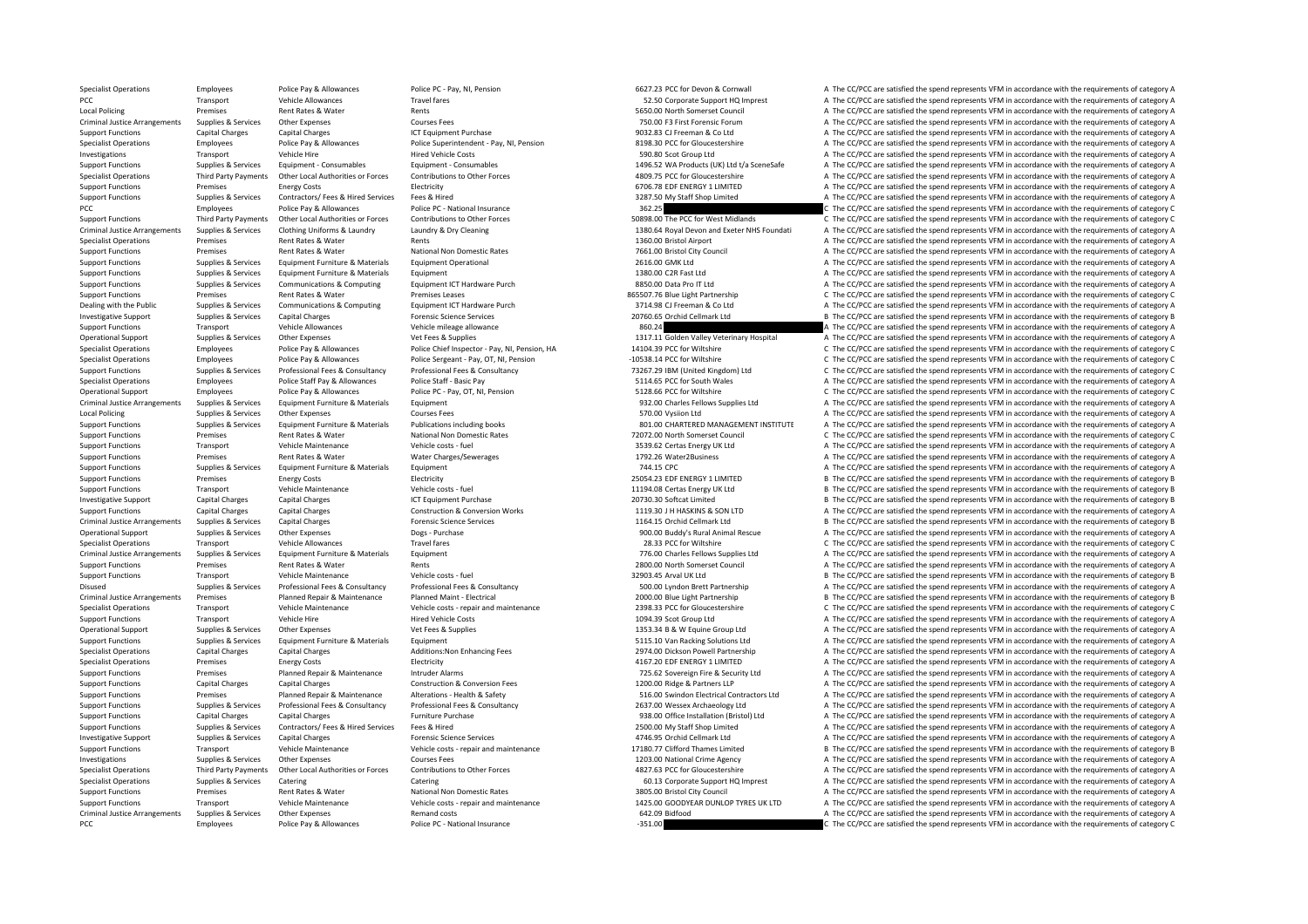Support Functions Transport Vehicle Maintenance Vehicle costs – fuel vehicle costs – fuel 33599.54 Arval UK Ltd B The CC/PCC are satisfied the spend represents VFM in accordance with the requirements of category B Support Functions Capital Charges Capital Charges Construction & Conversion Works 9895.00 Solar Valley Electrical Limited A The CC/PCC are satisfied the spend represents VFM in accordance with the requirements of category Specialist Operations Supplies & Services Professional Fees & Consultancy Professional Fees & Consultancy Professional Fees & Consultancy Consultancy 734.00 A The CC/PCC are satisfied the spend represents VFM in accordance Premises Planned Repair & Maintenance Servicing - Severage Pumps & Septic and a strangement the sequality of the CC/PCC are satisfied the spend represents VFM in accordance with the requirements of category A Reads Policin Roads Policing Premises Rent Rates & Water National Non Domestic Rates 3125.00 NORTH SOMERSET COUNCIL A The CC/PCC are satisfied the spend represents VFM in accordance with the requirements of category A Support Functions Premises Energy Costs Electricity and the Energy Costs Electricity and the Support of the Support of the CC/PCC are satisfied the spend represents VFM in accordance with the requirements of category A Analyse Supplies & Services Other Expenses Analyticity & Promotions Publicity & Promotions Publicity & Promotions 1384.50 iContact Branding Ltd A The CC/PCC are satisfied the spend represents VFM in accordance with the req PCC Third Party Payments Payments to Clients Grants Voluntary Orgs 27305.83 Victim Support B The CC/PCC are satisfied the spend represents VFM in accordance with the requirements of category B Support Functions Supplies & Services Contractors/ Fees & Hired Services Fees & Hired Services Fees & Hired 537.00 Cyclescheme Ltd A The CC/PCC are satisfied the spend represents VFM in accordance with the requirements of Support Functions Supplies & Services Communications & Computing Faultoment ICT Software 6735.66 Softcat Limited A The CC/PCC are satisfied the spend represents VFM in accordance with the requirements of category A Support Functions Capital Charges Capital Charges Capital Charges Furniture Purchase Furniture Purchase 1915.15 Artworks Solutions Ltd A The CC/PCC are satisfied the spend represents VFM in accordance with the requirements Operational Support Support Support Subsistence Subsistence Subsistence Subsistence and a spend and a service of the CC/PC are satisfied the spend represents VFM in accordance with the requirements of category C Subsistenc Support Functions Premises Rent Rates & Water Rents 8250.00 FPG (UK) Ltd A The CC/PCC are satisfied the spend represents VFM in accordance with the requirements of category A Supplies & Services Foujoment Furniture & Materials Foujoment Renairs & Maintenance 684.00 Avon Armour Limited A The CC/PCC are satisfied the spend represents VEM in accordance with the requirements of category A Analyse Supplies & Services Subsistence & Conference Conference & Meeting Expenses 1060.00 EEF A The CC/PCC are satisfied the spend represents VFM in accordance with the requirements of category A Operational Support Supplies & Services Other Expenses Dogs - Kennel Purchase & Maint 1264.00 Hartshill Kennels and Cattery A The CC/PCC are satisfied the spend represents VFM in accordance with the requirements of categor Support Functions Capital Charges Capital Charges Content Other Plant & Equipment 11040.00 Cleartone Telecoms Ltd B The CC/PCC are satisfied the spend represents VFM in accordance with the requirements of category B Specialist Operations Third Party Payments Other Local Authorities or Forces Contributions to Other Forces Content Content Dubber Forces and the CO for Gloucestershire A The CC/PCC are satisfied the spend represents VFM in PCC Employees Police Pay & Allowances Police PC - National Insurance 376.05 376.05 C The CC/PCC are satisfied the spend represents VFM in accordance with the requirements of category C Investigations Supplies & Services Other Expenses Courses Fees Courses Fees Courses Fees Courses Fees Courses Fees Courses Fees and maintenance and the Service of Policing Ltd A The CC/PCC are satisfied the spend represent Operational Support Transport Transport Maintenance Vehicle Maintenance Vehicle Maintenance Vehicle A The CC/PCC are satisfied the spend represents VFM in accordance with the requirements of category A The CC/PCC are satis Support Functions Premises Rent Rates & Water National Non Domestic Rates 1448.00 Somerset West and Taunton Council A The CC/PCC are satisfied the spend represents VFM in accordance with the requirements of category A Support Functions Supplies & Services Equipment Furniture & Materials Equipment Equipment Support of the Same of the Same of the CC/PCC are satisfied the spend represents VFM in accordance with the requirements of category Specialist Operations Supplies & Services Capital Charges Category A The Compare of Carges Capital Cellmark Ltd A The CC/PCC are satisfied the spend represents VFM in accordance with the requirements of category A The CC/P A The CC/PCC are satisfied the spend represents VFM in accordance with the requirements of category A Support Functions Premises Rent Rates & Water National Non Domestic Rates 896.00 Bristol City Council A The CC/PCC are satisfied the spend represents VFM in accordance with the requirements of category A Support Functions Supporters Professional Fees & Consultancy Professional Fees & Consultancy Professional Fees & Consultancy Professional Fees & Consultancy Consultancy 1700.00 KIM Software Solutions Ltd A The CC/PCC are s PCC POLICE PAY Allowances Police Pay & Allowances Police PC - National Insurance 362.25 C The CC/PCC are satisfied the spend represents VFM in accordance with the requirements of category C<br>Support Functions Supplies & Ser B The CC/PCC are satisfied the spend represents VFM in accordance with the requirements of category B Support Functions Supplies & Services Professional Fees & Consultancy Professional Fees & Consultancy Professional Fees & Consultancy Professional Fees & Consultancy Professional Fees & Consultancy Matery and The CC/PCC ar Specialist Operations Premises Cleaning & Domestic Supplies Cleaning Charges 1096.31 Sodexo Limited B The CC/PCC are satisfied the spend represents VFM in accordance with the requirements of category B Investigations Supplies & Services Other Expenses Courses Fees Courses Fees Courses Fees 1577.00 College of Policing Ltd A The CC/PCC are satisfied the spend represents VFM in accordance with the requirements of category A A The CC/PCC are satisfied the spend represents VFM in accordance with the requirements of category A Investigative Support Supplies & Services Capital Charges Capital Charges Forensic Science Services 5454.82 Orchid Cellmark Ltd A The CC/PCC are satisfied the spend represents VFM in accordance with the requirements of cat Supplies & Services Equipment Furniture & Materials Equipment 17880.33 Life Fitness (UK) Ltd B The CC/PCC are satisfied the spend represents VFM in accordance with the requirements of category B Support Functions Transport Vehicle Maintenance Vehicle costs - repair and maintenance Vehicle costs - repair and maintenance Vehicle costs - repair and maintenance 1716.00 GOODYEAR DUNLOP TYRES UK LTD A The CC/PCC are sat Support Functions Supplies & Services Communications & Computing Equipment ICT Repairs & Maintenance 76323.32 Vysiion Ltd C The CC/PCC are satisfied the spend represents VFM in accordance with the requirements of category Support Functions Capital Charges Capital Charges Capital Charges Capital Charges Capital Charges Capital Charges Capital Charges Other Plant & Equipment Other Plant & Equipment 1399.00 Commercial Transfer Limited A The CC Support Functions Transport Vehicle Maintenance Vehicle costs ‐ repair and maintenance 1049.87 DRIVE VAUXHALL A The CC/PCC are satisfied the spend represents VFM in accordance with the requirements of category A Analyse Transport Vehicle Allowances Travel fares Travel fares Travel fares and the sport of the CC/PCC are satisfied the spend represents VFM in accordance with the requirements of category B The CC/PCC are satisfied the Criminal Justice Arrangements Supplies & Services Capital Charges Capital Charges Forensic Science Services 9<br>
Forensic Science Services A The CC/DCC are satisfied the spend represents VFM in accordance with the requiremen Functions Premises Energy Costs Electricity Electricity 1620.35 EDF ENERGY 1 LIMITED A The CC/PCC are satisfied the spend represents VFM in accordance with the requirements of category A Support Functions Premises Rent Rates & Water National Non Domestic Rates 614.00 South Gloucestershire A The CC/PCC are satisfied the spend represents VFM in accordance with the requirements of category A Support Functions Supplies & Services Equipment Furniture & Materials Equipment Equipment 1993.00 AA Business Services A The CC/PCC are satisfied the spend represents VFM in accordance with the requirements of category A Criminal Justice Arrangements Supplies & Services Communications & Computing Equipment ICT Hardware Purch 1392.50 CLM and A Specialist Criminal Justice Arrangements VFM in accordance with the requirements of category A Pol Specialist Operations Employees Police Pay & Allowances Police Sergeant - Pay, OT, NI, Pension 11296.27 PCC for Wiltshire C The CC/PCC are satisfied the spend represents VFM in accordance with the requirements of category Support Functions Transport Vehicle Maintenance Vehicle costs ‐ repair and maintenance 773.82 My Garage Automotive Ltd A The CC/PCC are satisfied the spend represents VFM in accordance with the requirements of category A Support Functions Premises Premises Rent Rates & Water National Non Domestic Rates National Non Domestic Rates 19404.00 North Somerset Council B The CC/PCC are satisfied the spend represents VFM in accordance with the requ Criminal Justice Arrangements Sunnlies & Services Professional Fees & Consultancy Professional Fees & Consultancy Professional Fees & Consultancy Professional Fees & Consultancy Professional Fees & Consultancy Professional Support Functions Premises Energy Costs Electricity Electricity and the Electricity and the spend represents VFM in accordance with the requirements of category B The CC/PCC are satisfied the spend represents VFM in accord Support Functions Premises Energy Costs Electricity Electricity and the Sample and the Sample of the CC/PCC are satisfied the spend represents VFM in accordance with the requirements of category A Supplies & Services Contractors/Fees & Hired Services Fees & Hired - Accreditation and the magnetic magnetic of the CC/PCC are satisfied the spend represents VFM in accordance with the requirements of category B<br>Supplied S Support Functions Supplies & Services Communications & Computing Fouldment ICT 23826.16 BRITISH TELECOMMUNICATIONS PLC B The CC/PCC are satisfied the spend represents VFM in accordance with the requirements of category B Specialist Operations Supplies & Services Other Expenses 2000 Courses Fees 2000 Courses Fees 3300.00 PCC for Thames Valley A The CC/PCC are satisfied the spend represents VFM in accordance with the requirements of category Specialist Operations Employees Police Pay & Allowances Police Sergeant - Pay, NI, Pension 5309.19 PCC for Dorset A The CC/PCC are satisfied the spend represents VFM in accordance with the requirements of category A The Co Specialist Operations Supplies & Services Clothing Uniforms & Laundry Clothing & Uniforms – Issues 31760.00 EDGAR BROTHERS B The CC/PCC are satisfied the spend represents VFM in accordance with the requirements of category Support Functions Premises Energy Costs Gas Gas 244.74 PCC for Gloucestershire C The CC/PCC are satisfied the spend represents VFM in accordance with the requirements of category C Analyse Supplies & Services Other Expenses Financial Adjustments Financial Adjustments 20000.00 Corporate Support HQ Imprest B The CC/PCC are satisfied the spend represents VFM in accordance with the requirements of catego Investigative Support Supplies & Services Printing Stationery & Office Exp Stationery Stationery 910.00 AGX Holdings Ltd A The CC/PCC are satisfied the spend represents VFM in accordance with the requirements of category A Specialist Operations Transport Vehicle Allowances Travel fares Travel fares Travel fares Travel fares Travel fares Travel fares Travel fares Travel fares Travel fares Travel fares Travel fares Travel fares Travel fares Tr Support Functions Premises Rent Rates & Water Rents Rents Rents Rent Rents Rent Rents Rents 10721.00 North Bristol NHS Trust B The CC/PCC are satisfied the spend represents VFM in accordance with the requirements of catego Specialist Operations Employees Police Staff Pay & Allowances Police Staff - Pay, OT, NI, Pension 14748.91 PCC for Wiltshire C The CC/PCC are satisfied the spend represents VFM in accordance with the requirements of catego Investigative Support Supplies & Services Capital Charges Category A The Support Services Support Support Support Support Support Support Support Support Support Support Support Support Support Support Support Support Supp Support Functions Supplies & Services Equipment Furniture & Materials Equipment Equipment 1410.80 Tangible Benefit Limited A The CC/PCC are satisfied the spend represents VFM in accordance with the requirements of category Support Functions Transport Vehicle Maintenance Vehicle costs – repair and maintenance 782.42 DRIVE VAUXHALL A The CC/PCC are satisfied the spend represents VFM in accordance with the requirements of category A The CC/PCC Specialist Operations Supplies A. The CC/PCC are satisfied the spend represents VFM in accordance with the requirements of category A The CC/PCC are satisfied the spend represents VFM in accordance with the requirements of Criminal Justice Arrangements Supplies & Services Capital Charges Science Services Science Services 369.20 Orchid Cellmark Ltd A The CC/PCC are satisfied the spend represents VFM in accordance with the requirements of cate Support Functions Premises Planned Repair & Maintenance Grounds Maintenance Support Functions and the CC/PCC are satisfied the spend represents VFM in accordance with the requirements of category A PCC Supplies & Services Other Expenses Courses Fees 2820.00 2820.00 A The CC/PCC are satisfied the spend represents VFM in accordance with the requirements of category A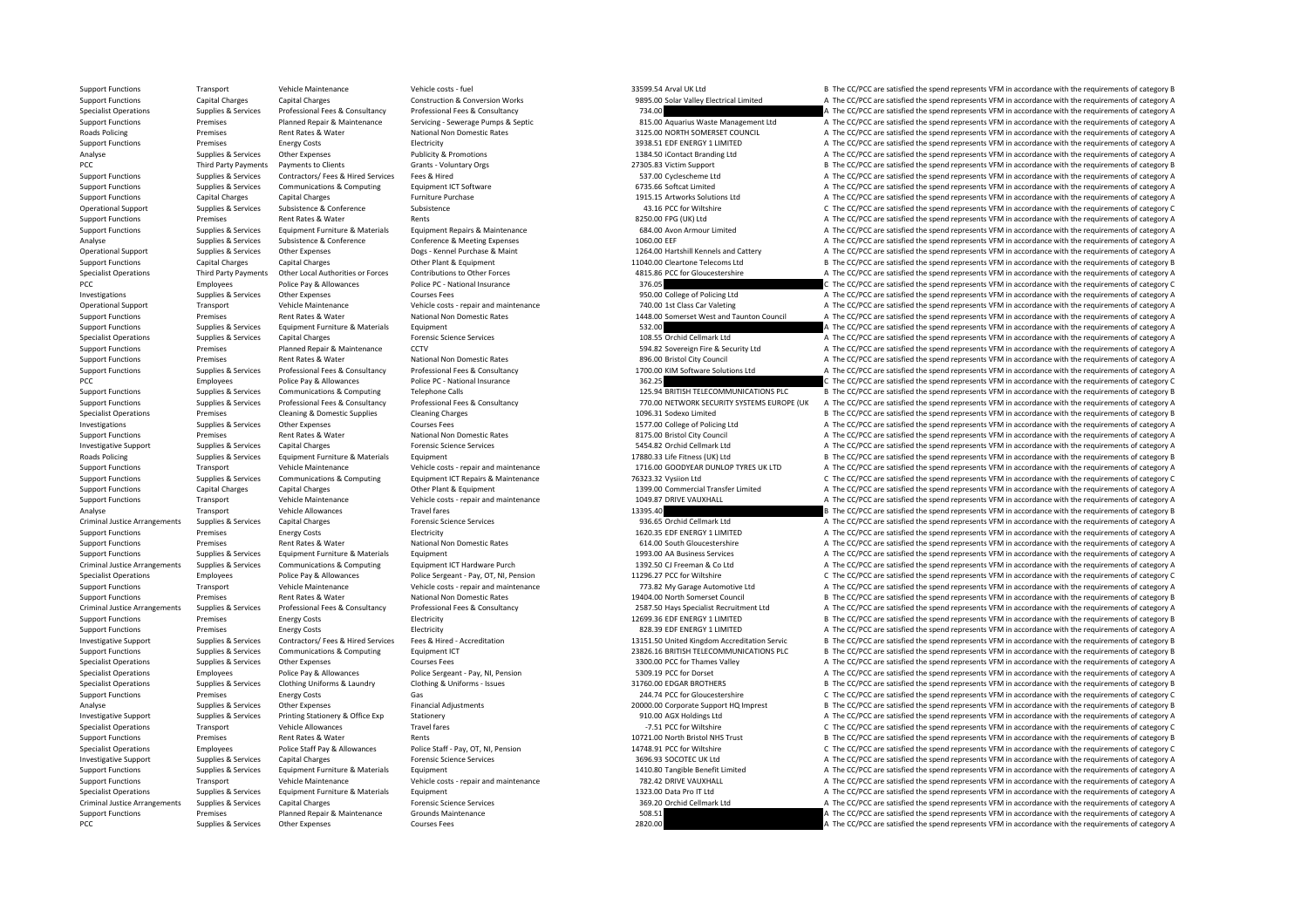Support Functions Third Party Payments Other Local Authorities or Forces Contributions to Other Forces contributions to Other Forces 6110.00 The OPCC for Leicestershire A The CC/PCC are satisfied the spend represents VFM i

Specialist Operations Supplies & Services Communications & Computing Equipment ICT 563.06 Vodafone Corporate Limited A The CC/PCC are satisfied the spend represents VFM in accordance with the requirements of category A Support Functions Premises Waste Disposal – Premises Waste Disposal – Premises Waste Disposal – Premises 842.00 Commercial Transfer Limited A The CC/PCC are satisfied the spend represents VFM in accordance with the require Specialist Operations Supplies & Services Other Expenses Courses Fees Courses Fees Courses Fees 74.50 College of Policing Ltd A The CC/PCC are satisfied the spend represents VFM in accordance with the requirements of categ Transport Vehicle Maintenance Vehicle costs - repair and maintenance 2009.69 Calibration & Consultancy Services A The CC/PCC are satisfied the spend represents VFM in accordance with the requirements of category A Criminal Capital Charges Criminal Supplies Arrangements Supplies Capital Charges Capital Cellmark Ltd A The CC/PCC are satisfied the spend represents VFM in accordance with the requirements of category A Third Party Payments Other Local Authorities or Forces Contributions to Other Forces SALE 3592.36 SOUTH WESTERN AMBULANCE A The CC/PCC are satisfied the spend represents VFM in accordance with the requirements of category Support Functions Capital Charges Capital Charges Furniture Purchase Furniture Purchase 536.00 Office Installation (Bristol) Ltd A The CC/PCC are satisfied the spend represents VFM in accordance with the requirements of ca Local Policing Supplies Services Communications & Computing Faultoment ICT 6296.10 IBM (United Kingdom) Ltd A The CC/PCC are satisfied the spend represents VFM in accordance with the requirements of category A Support Functions Supplies & Services Equipment - Consumables Equipment - Consumables Equipment - Consumables 25408.00 EDGAR BROTHERS B The CC/PCC are satisfied the spend represents VFM in accordance with the requirements Support Functions Third Party Payments Other Local Authorities or Forces Contributions to Other Forces of Contributions to Other Forces of the CAP ACC for Gloucestershire A The CC/PCC are satisfied the spend represents VFM Analyse Supplies & Services Other Expenses Financial Adjustments Financial Adjustments and the content of category A The CC/PCC are satisfied the spend represents VFM in accordance with the requirements of category A Support Functions Supplies & Services Communications & Computing Equipment ICT Software 1152.00 Hands Free Computing Ltd A The CC/PCC are satisfied the spend represents VFM in accordance with the requirements of category A Support Functions Supplies & Services Other Expenses Courses Fees Courses Fees 1388.00 The Knowledge Academy Limited A The CC/PCC are satisfied the spend represents VFM in accordance with the requirements of category A The Support Functions Supplies & Services Printing Stationery & Office Exp Postage Category A The CC/PCC are satisfied the spend represents VFM in accordance with the requirements of category A Support Functions Premises Planned Repair & Maintenance Planned Maint - Floor or Stairs 585.00 N & S Flooring (Bristol) Ltd A The CC/PCC are satisfied the spend represents VFM in accordance with the requirements of categor Support Functions Supplies & Services Communications & Computing Equipment ICT Repairs & Maintenance 39185.96 Solution Profiling Ltd B The CC/PCC are satisfied the spend represents VFM in accordance with the requirements o Support Functions Premises Rent Rates & Water National Non Domestic Rates 822.00 South Gloucestershire A The CC/PCC are satisfied the spend represents VFM in accordance with the requirements of category A Analyse Employees Police Staff Pay & Allowances Staffing Agency 11813.16 Matrix SCM Ltd B The CC/PCC are satisfied the spend represents VFM in accordance with the requirements of category B Support Functions Premises Planned Repair & Maintenance Repairs & Maint General 22237.60 Integral UK Ltd B The CC/PCC are satisfied the spend represents VFM in accordance with the requirements of category B Specialist Operations Supplies & Services Subsistence Subsistence Subsistence Subsistence Subsistence Subsistence Subsistence a Subsistence Subsistence Subsistence Subsistence Subsistence Subsistence and the Conference A T Premises Energy Costs Gas Gas Gas and CORONA ENERGY RETAIL 4 LTD A The CC/PCC are satisfied the spend represents VFM in accordance with the requirements of category A Support Functions Transport Vehicle Maintenance Vehicle costs ‐ repair and maintenance 966.99 DRIVE VAUXHALL A The CC/PCC are satisfied the spend represents VFM in accordance with the requirements of category A Support Functions Premises Planned Repair & Maintenance Planned Maint - Electrical 895.00 Solar Valley Electrical Limited A The CC/PCC are satisfied the spend represents VFM in accordance with the requirements of category Specialist Operations Employees Police Pay & Allowances Police Inspector - Pay, NI, Pension 6852.91 PCC for Wiltshire C The CC/PCC are satisfied the spend represents VFM in accordance with the requirements of category C Th Transport Vehicle Allowances Travel fares Travel fares 24.83 PCC for Devon & Cornwall A The CC/PCC are satisfied the spend represents VFM in accordance with the requirements of category A Specialist Operations Supplies & Services Subsistence  $\alpha$  Accommodation Accommodation 115.18 Corporate Support HO Imprest A The CC/PCC are satisfied the spend represents VFM in accordance with the requirements of category Support Functions Premises Energy Costs Electricity Electricity A1402.96 EDF ENERGY 1 LIMITED B The CC/PCC are satisfied the spend represents VFM in accordance with the requirements of category B Support Functions Supplies & Services Equipment Furniture & Materials Equipment Operational expenditional 1900.00 GMK Ltd 1900.00 GMK Ltd A The CC/PCC are satisfied the spend represents VFM in accordance with the requireme A The CC/PCC are satisfied the spend represents VFM in accordance with the requirements of category A Specialist Operations Employees Police Pay & Allowances Police Inspector - Pay, NI, Pension 6633.74 PCC for Wiltshire A The CC/PCC are satisfied the spend represents VFM in accordance with the requirements of category A Specialist Operations Supplies & Services Other Expenses Courses Fees 2353.00 College of Policing Ltd A The CC/PCC are satisfied the spend represents VFM in accordance with the requirements of category A Support Functions Supplies & Services Communications & Computing Equipment ICT Repairs & Maintenance entity of the Support EQUIPC ACT DESCAL DRACLE CORPORATION ON LITD A The CC/PCC are satisfied the spend represents VFM in A The CC/PCC are satisfied the spend represents VFM in accordance with the requirements of category A Roads Policing Supplies & Services Printing Stationery & Office Exp Postage 3340.49 a Supplies and the CC/PCC are satisfied the spend represents VFM in accordance with the requirements of category A The CC/PC are satisfied Operational Support Fundovers Police Pay & Allowances Police PC ‐ Pay, NI, Pension 4850.24 PCC for Wiltshire C The CC/PCC are satisfied the spend represents VFM in accordance with the requirements of category C Support Functions Transport Vehicle Maintenance Vehicle costs ‐ repair and maintenance 876.87 BMW (UK) Ltd A The CC/PCC are satisfied the spend represents VFM in accordance with the requirements of category A Specialist Onerations Third Party Payments Other I oral Authorities or Forces Contributions to Other Forces 24368.99 PCC for Gloucestershire B The CC/PCC are satisfied the spend represents VFM in accordance with the requir Support Functions Premises Planned Repair & Maintenance Premises Costs 695.00 Solar Valley Electrical Limited A The CC/PCC are satisfied the spend represents VFM in accordance with the requirements of category A The Criter Investigations Supplies & Services Equipment Furniture & Materials Equipment 529.05 Tangible Benefit Limited A The CC/PCC are satisfied the spend represents VFM in accordance with the requirements of category A Supplies & Services Equipment - Consumables Equipment - Consumables Equipment - Consumables Equipment - Consumables Equipment - Consumables Equipment - Consumables Equipment - Consumables 692.00 WA Products (UK) Ltd t/a Sc Support Functions Third Party Payments Other Local Authorities or Forces Contributions to Other Forces and the Support of Consessershire and the CC/PCC are satisfied the spend represents VFM in accordance with the requirem Supplies & Services Equipment Furniture & Materials Equipment Functions Category A Services And SES.00 SPOT ON SUPPLIES (HYGIENE) LTD A The CC/PCC are satisfied the spend represents VFM in accordance with the requirements Support Functions Premises Rent Rates & Water Rents Rents Rents Rents Rents Rents 16875.00 Pyper Property Partnership B The CC/PCC are satisfied the spend represents VFM in accordance with the requirements of category B Support Functions Premises Rent Rates & Water Water Charges/Sewerages **A The CC/PCC are satisfied the spend represents VFM in accordance with the requirements of category A** Specialist Operations Supplies & Services Printing Stationery & Office Exp Reprographics Reprographics and the Manuel Printing Stategory C The CC/PCC are satisfied the spend represents VFM in accordance with the requiremen Criminal Justice Arrangements Premises Planned Repair & Maintenance Planned Maint - Ext Wall Window or Door 250.00 Blue Light Partnership B The CC/PCC are satisfied the spend represents VFM in accordance with the requireme Support Functions Supplies & Services Other Expenses Legal Costs & Services 3475.00 A The CC/PCC are satisfied the spend represents VFM in accordance with the requirements of category A Support Functions Transport Vehicle Maintenance Vehicle costs ‐ repair and maintenance 1745.00 Hickleys Ltd A The CC/PCC are satisfied the spend represents VFM in accordance with the requirements of category A The Critical Support Functions Transport Vehicle Maintenance Vehicle costs ‐ repair and maintenance 541.71 Bristol PartsPlus A The CC/PCC are satisfied the spend represents VFM in accordance with the requirements of category A Support Functions Premises Rent Rates & Water Rents Rents Rents Rents Rents 2666.66 BATH & NORTH EAST SOMERSET COUNCIL A The CC/PCC are satisfied the spend represents VFM in accordance with the requirements of category A Investigative Support Supplies & Services Capital Charges Forensic Science Services Forensic Science Services 4224.35 Orchid Cellmark Ltd A The CC/PCC are satisfied the spend represents VFM in accordance with the requireme Support Functions Premises Rent Rates & Water National Non Domestic Rates 45864.00 Bath & North East Somerset B The CC/PCC are satisfied the spend represents VFM in accordance with the requirements of category B Vehicle Ma Support Functions Transport Vehicle Maintenance Vehicle costs ‐ tyres and tubes 1294.00 GOODYEAR DUNLOP TYRES UK LTD A The CC/PCC are satisfied the spend represents VFM in accordance with the requirements of category A Support Functions Supplies & Services Printing Stationery & Office Exp Printing 10.00 Sonic Communications (INT) Ltd A The CC/PCC are satisfied the spend represents VFM in accordance with the requirements of category A Investigations Supplies & Services Professional Fees & Consultancy Professional Fees & Consultancy Professional Fees & Consultancy Consultancy 571.34 A The CC/PCC are satisfied the spend represents VFM in accordance with t Analyse Supplies & Services Other Expenses Financial Adjustments Financial Adjustments and the service of the CONSCO Limited B The CC/PCC are satisfied the spend represents VFM in accordance with the requirements of catego Supplies & Services Professional Fees & Consultancy Professional Fees & Consultancy Consultancy Consultancy Consultancy 10530.66 Ayon Fire & Rescue B. The CC/PCC are satisfied the spend represents VEM in accordance with th Support Functions Premises Rent Rates & Water Landlords Service Charge Landlords Service Charge 5019.44 A The CC/PCC are satisfied the spend represents VFM in accordance with the requirements of category A Specialist Operations Capital Charges Capital Charges Capital Charges ICT Equipment Purchase 15574.70 Capita Secure Information Solutions C The CC/PCC are satisfied the spend represents VFM in accordance with the requireme Support Functions Premises Rent Rates & Water Water Charges/Sewerages 2971.15 Water2Business A The CC/PCC are satisfied the spend represents VFM in accordance with the requirements of category A Specialist Operations Premises Rent Rates & Water National Non Domestic Rates 2050.00 North Somerset Council A The CC/PCC are satisfied the spend represents VFM in accordance with the requirements of category A Disused Supplies & Services Printing Stationery & Office Exp Reprographics Reprographics 1825.00 Xerox (UK) Ltd A The CC/PCC are satisfied the spend represents VFM in accordance with the requirements of category A Support Functions Transport Vehicle Hire Hired Vehicle Costs 1162.50 COUNTY CARS A The CC/PCC are satisfied the spend represents VFM in accordance with the requirements of category A Support Functions Premises Rent Rates & Water National Non Domestic Rates 614.00 Mendip District Council A The CC/PCC are satisfied the spend represents VFM in accordance with the requirements of category A Specialist Operations Supplies & Services Subsistence Subsistence Subsistence Subsistence 247.43 PCC for Gloucestershire A The CC/PCC are satisfied the spend represents VFM in accordance with the requirements of category A Rents **Specialist Comey A The CC/PCC** are satisfied the spend represents VFM in accordance with the requirements of category A Support Functions Third Party Payments Other Local Authorities or Forces Contributions to Other Forces of Contributions to Other Forces SOBR PCC for Gloucestershire A The CC/PCC are satisfied the spend represents VFM in ac Specialist Operations Employees Police Pay & Allowances Police PC - Pay, OT, NI, Pension 27119.80 PCC for Gloucestershire C The CC/PCC are satisfied the spend represents VFM in accordance with the requirements of category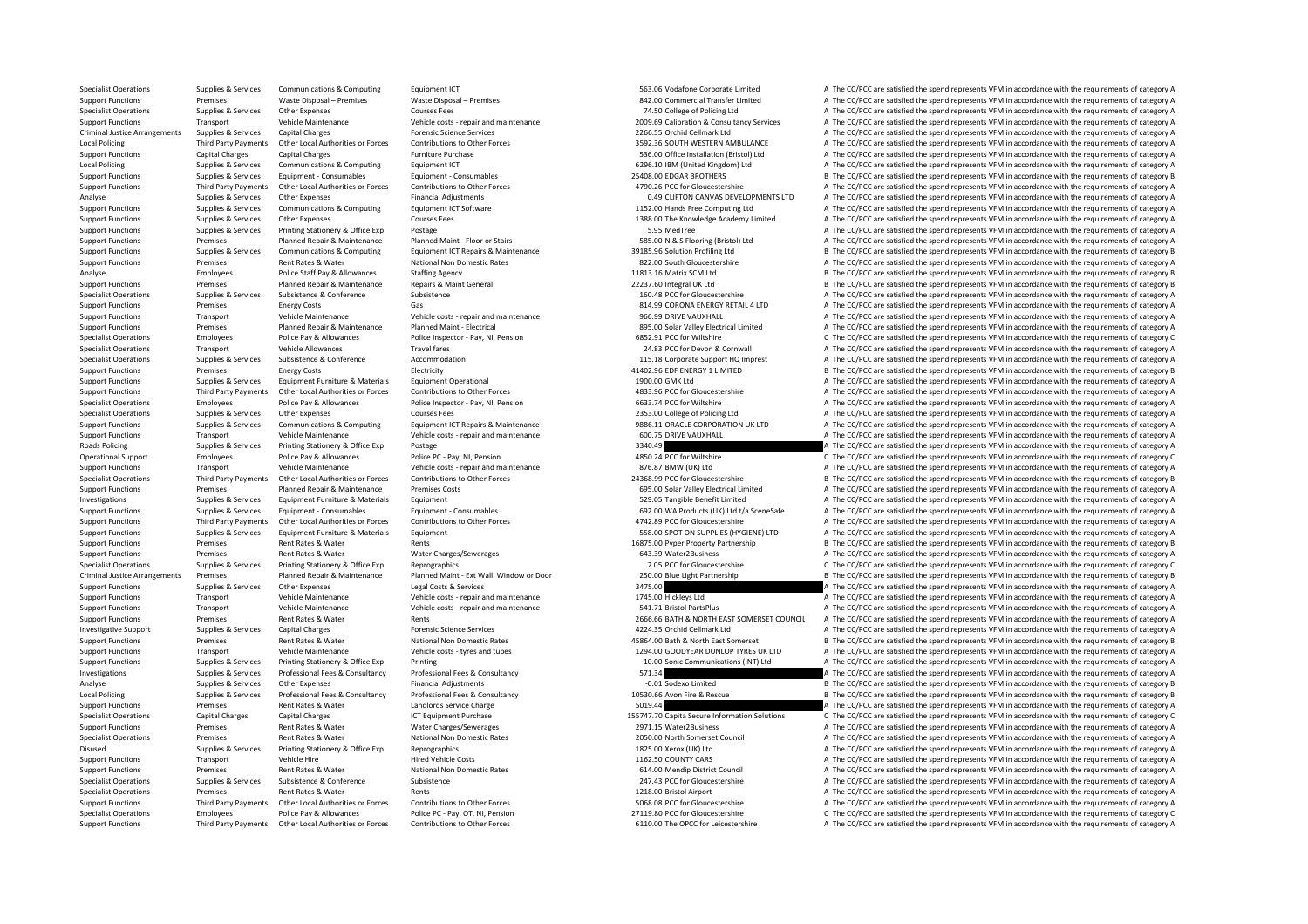Specialist Operations Supplies & Services Contractors/ Fees & Hired Services Fees & Hired 3038.00 College of Policing Ltd A The CC/PCC are satisfied the spend represents VFM in accordance with the requirements of category

Support Functions Transport Vehicle Maintenance Vehicle costs ‐ repair and maintenance S34.60 Scot Group Ltd A The CC/PCC are satisfied the spend represents VFM in accordance with the requirements of category A Specialist Operations Employees Police Pay & Allowances Police Inspector - Pay, NI, Pension 6662.26 PCC for Wiltshire C The CC/PCC are satisfied the spend represents VFM in accordance with the requirements of category C In Support Functions Capital Charges Capital Charges Capital Charges Capital Charges Capital Charges Capital Charges ICT Equipment Purchase 2716.35 Rocom Ltd A The CC/PCC are satisfied the spend represents VFM in accordance w Support Functions Supplies & Services Communications & Computing Equipment ICT 1605.00 EE Limited A The CC/PCC are satisfied the spend represents VFM in accordance with the requirements of category A Support Functions Premises Energy Costs Electricity Electricity Electricity Electricity Premises Energy Costs Electricity Electricity Premises Premises Premises Premises Premises Waste Disposal – Premises Waste Disposal – Support Functions Premises Waste Disposal – Premises Waste Disposal – Premises Waste Disposal – Premises Waste Disposal – Premises Waste Disposal – Premises Waste Disposal – Premises 2466.25 Commercial Transfer Limited A T Support Functions Support Grants Subscriptions Subscriptions Subscriptions Subscriptions Subscriptions Subscriptions Subscriptions Subscriptions Subscriptions Subscriptions Subscriptions Subscriptions Subscriptions Subscri Analyse Chromater Transport Vehicle Allowances Fravel fares Travel fares Travel fares Travel fares Travel fares Travel fares and the companism of the CC/PCC are satisfied the spend represents VFM in accordance with the req Support Functions Employees Indirect Employee Expenses Reimbursements - Medical 20448.00 20448.00 B The CC/PCC are satisfied the spend represents VFM in accordance with the requirements of category B Support Functions Supplies & Services Equipment Eurniture & Materials Equipment Equipment Equipment Equipment and the Support are attended the spend represents VFM in accordance with the requirements of category A The CC/P Support Functions Transport Vehicle Maintenance Vehicle costs • repair and maintenance 879.96 GOODYEAR DUNLOP TYRES UK LTD A The CC/PCC are satisfied the spend represents VFM in accordance with the requirements of category Analyse Supplies & Services Equipment Furniture & Materials Equipment 1999.40 SELECTAMARK SECURITY SYSTEMS PLC A The CC/PCC are satisfied the spend represents VFM in accordance with the requirements of category A Support Functions Capital Charges Capital Charges 20126.32 Lease 20128.32 Lansdown Mazda B The CC/PCC are satisfied the spend represents VFM in accordance with the requirements of category B Analyse Employees Police Staff Pay & Allowances Staffing Agency 13306.78 Matrix SCM Ltd B The CC/PCC are satisfied the spend represents VFM in accordance with the requirements of category B Specialist Operations Transport Vehicle Allowances Travel fares Travel fares Travel fares Travel fares Travel fares Travel fares Travel fares Travel fares attack the spend represents VFM in accordance with the requirements Support Functions Premises Planned Repair & Maintenance Servicing – Lifts 1295.00 Jackson Lift Services Ltd A The CC/PCC are satisfied the spend represents VFM in accordance with the requirements of category A The contribu Specialist Operations Third Party Payments Other Local Authorities or Forces Contributions to Other Forces and the Superators and the CONCES are attending to the COPCC are satisfied the spend represents VFM in accordance w Specialist Operations Supplies & Services Capital Charges Procesic Services Forensic Science Services 1193.50 SOCOTEC UK Ltd A The CC/PCC are satisfied the spend represents VFM in accordance with the requirements of catego Supplies & Services Cothing Uniforms & Laundry Clothing & Uniforms - Issues Clothing Allentoms - Example 2017<br>PCC PCC Are attituded the specified the specified the specified the specified the specified the specified the sp PECC SUPPLE ARE CC/PCC are satisfied the spend represents VFM in accordance with the requirements of category A<br>B The CC/PCC are satisfied the spend represents VFM in accordance with the requirements of category A Specialist Operations Supplies & Services Other Expenses Courses Fees Supplies and Courses Fees 30600.00 UNIVERSITY OF THE WEST OF ENGLAND B The CC/PCC are satisfied the spend represents VFM in accordance with the requirem Support Functions Capital Charges Capital Charges Capital Charges 1601.00 Vodafone 1604.00 Vodafone A The CC/PCC are satisfied the spend represents VFM in accordance with the requirements of category A Specialist Operations Employees Employees Police Pay & Allowances Police Chief Inspector - Pay, NJ, Pension, HA<br>3- Investigative Support Support Support Support Consumables Equipment - Consumables Equipment - Consumables E A The CC/PCC are satisfied the spend represents VFM in accordance with the requirements of category A Comparison of the Comparison of the Comparison Comparison Comparison Comparison Comparison Comparison Comparison Comparison of Category A The COPC are satisfied the spend represents VFM in accordance with the requirements Support Functions Premises Rent Rates & Water National Non Domestic Rates National Non Domestic Rates National Non Domestic Rates 1817.00 Bath & North East Somerset A The CC/PCC are satisfied the spend represents VFM in ac Support Functions Supplies & Services Clothing Uniforms & Laundry Clothing & Uniforms - Issues Clothing Allenting Conting Clothing Allenting Conting Multimate the Support of the CC/PCC are satisfied the spend represents VF Support Functions Supplies & Services Equipment Furniture & Materials Equipment 661.29 CPC A The CC/PCC are satisfied the spend represents VFM in accordance with the requirements of category A Support Functions Premises Rent Rates & Water National Non Domestic Rates 27468.00 Bristol City Council B The CC/PCC are satisfied the spend represents VFM in accordance with the requirements of category B Operational Support Supplies & Services Subsistence Subsistence Subsistence Subsistence Subsistence Subsistence Subsistence C The CC of Wiltshire C The CC/PCC are satisfied the spend represents VFM in accordance with the r Support Functions Capital Charges Capital Charges Capital Charges Construction & Conversion Works 201317.00 MELHUISH & SAUNDERS LTD C The CC/PCC are satisfied the spend represents VFM in accordance with the requirements of Support Functions Supplies and Supplies Costs Are Expendix Costs . A The CC/PCC are satisfied the spend represents 34 a The CC/PCC are satisfied the spend represents VFM in accordance with the requirements of category A Support Functions Supplies & Services Grants & Subscriptions Subscriptions Subscriptions Subscriptions Subscriptions Subscriptions Subscriptions Subscriptions and the spend of the control of the control of the production L Support Functions Supplies & Services Other Expenses Legal Costs & Services 1030.00 A The CC/PCC are satisfied the spend represents VFM in accordance with the requirements of category A Support Functions Capital Charges Capital Charges Scapital Charges ICT Equipment Purchase ICT Equipment Purchase 500.00 Data Pro IT Ltd A The CC/PCC are satisfied the spend represents VFM in accordance with the requirement Support Functions Capital Charges Capital Charges Construction & Conversion Works 7080.00 Atkins Ltd A The CC/PCC are satisfied the spend represents VFM in accordance with the requirements of category A Specialist Operations Premises Rent Rates & Water National Non Domestic Rates Rent Rates Rent Rates Rent Rates Rent Rates Rent Rates Rent Rates Rent Rates Rent Rates Rent Rates Rent Rates Rent Rates Rent Rates Rent Rates a Support Functions Transport Vehicle Maintenance Vehicle costs – tyres and tubes 680.00 GOODYEAR DUNLOP TYRES UK LTD A The CC/PCC are satisfied the spend represents VFM in accordance with the requirements of category A The Support Functions Premises Unplanned Repair & Maintenance Responsive Maint - Floor or Stairs and the Support Assemblance (1950.53 N & S Flooring (Bristol) Ltd A The CC/PCC are satisfied the spend represents VFM in accordan Analyse Supplies & Services Other Expenses Financial Adjustments Financial Adjustments Financial Adjustments Financial Adjustments and the Supplies of the CC/PCC are satisfied the spend represents VFM in accordance with th Third Party Payments Other Local Authorities or Forces Contributions to Other Forces Contributions to Other Forces Content Forces Content CT CONCERT CONTENT A The CC/PCC are satisfied the spend represents VFM in accordance Support Functions Supplies & Services Communications & Computing Faultoment ICT 1605.00 EE Limited 1605.00 EE Limited A The CC/PCC are satisfied the spend represents VFM in accordance with the requirements of category A Roads Policing Transport Vehicle Workshops/Maintenance Vehicle recovery 1516.00 AA Business Services A The CC/PCC are satisfied the spend represents VFM in accordance with the requirements of category A Support Functions Transport Vehicle Maintenance Vehicle costs ‐ repair and maintenance 1067.50 DRIVE VAUXHALL A The CC/PCC are satisfied the spend represents VFM in accordance with the requirements of category A The Critic Transport Vehicle Allowances Travel fares Travel fares 1405.95 First West of England Ltd A The CC/PCC are satisfied the spend represents VFM in accordance with the requirements of category A Disused Supplies & Services Printing Stationery & Office Exp Reprographics Reprographics 2128.06 Xerox (UK) Ltd A The CC/PCC are satisfied the spend represents VFM in accordance with the requirements of category A Specialist Operations Transport Vehicle Allowances Travel fares Travel fares Travel fares Travel fares and the second are a the CC/PCC are satisfied the spend represents VFM in accordance with the requirements of category Sunnort Eunerions Sunning Securitor Communications & Communications & Communications & Communications & Communications & Communications & Communications Faulinment (T Sections 2000 00 Dire Educational Systems Limited a The Support Functions Supplies & Services Communications & Computing Equipment ICT 1605.00 EE Limited 1605.00 EE Limited A The CC/PCC are satisfied the spend represents VFM in accordance with the requirements of category A Investigations Supplies & Services Equipment Furniture & Materials Equipment Equipment 525.00 Seeland International A The CC/PCC are satisfied the spend represents VFM in accordance with the requirements of category A Specialist Operations Supplies & Services Subsistence Subsistence Subsistence Subsistence Subsistence Subsistence Subsistence Subsistence Subsistence Subsistence Subsistence Subsistence Subsistence Subsistence Subsistence Investigative Support Supplies & Services Capital Charges Forensic Science Services and the Services 4312.10 Orchid Cellmark Ltd A The CC/PCC are satisfied the spend represents VFM in accordance with the requirements of ca Investigative Support Supplies & Services Capital Charges DNA Profiling DNA Profiling 6409.24 Key Forensic Services Ltd A The CC/PCC are satisfied the spend represents VFM in accordance with the requirements of category A Support Functions Premises Premises Energy Costs Electricity Electricity Electricity Electricity 5772.81 EDF ENERGY 1 LIMITED A The CC/PCC are satisfied the spend represents VFM in accordance with the requirements of categ Investigative Support Supplies & Services Professional Fees & Consultancy Professional Fees & Consultancy Professional Fees & Consultancy Professional Fees & Consultancy Professional Fees & Consultancy Professional Fees & Support Functions Supplies & Services Foulyment Furniture & Materials Foulyment Operational 693.58 Protect Signs A The CC/PCC are satisfied the spend represents VFM in accordance with the requirements of category A Local Policing Supplies & Services Other Expenses Courses Fees Courses Fees 1800.00 Central Conference Consultants Ltd A The CC/PCC are satisfied the spend represents VFM in accordance with the requirements of category A Support Functions Premises Rent Rates & Water Mational Non Domestic Rates Rent Rates 2898.00 South Gloucestershire A The CC/PCC are satisfied the spend represents VFM in accordance with the requirements of category A The R Specialist Operations Employees Police Pay & Allowances Police PC - Pay, OT, NI, Pension, HA 18243.35 PCC for Wiltshire C The CC/PCC are satisfied the spend represents VFM in accordance with the requirements of category C Support Functions Supplies & Services Other Expenses Legal Costs & Services Services Support The CC/PCC are satisfied the spend represents VFM in accordance with the requirements of category A Support Functions Supplies & Services Other Expenses Legal Costs & Services Legal Costs & Services Costs & Services 904.50 Butcher and the Support Functions A The CC/PCC are satisfied the spend represents VFM in accordance Specialist Operations Employees Police Pay & Allowances Police Sergeant - Pay, OT, NI, Pension 11497.85 PCC for Wiltshire C The CC/PCC are satisfied the spend represents VFM in accordance with the requirements of category Support Functions Transport Vehicle Maintenance Vehicle costs ‐ fuel 30006.53 Arval UK Ltd B The CC/PCC are satisfied the spend represents VFM in accordance with the requirements of category B Support Functions Supplies & Services Other Expenses Material Costs & Services Casa Legal Costs & Services Legal Costs & Services 620.00 A The CC/PCC are satisfied the spend represents VFM in accordance with the requiremen Energy Costs Electricity Electricity Electricity 1749.49 EDF ENERGY 1 LIMITED A The CC/PCC are satisfied the spend represents VFM in accordance with the requirements of category A The CL/PCC are satisfied the spend represe Specialist Operations Supplies & Services Professional Fees & Consultancy Professional Fees & Consultancy Professional Fees & Consultancy Professional Fees & Consultancy Professional Fees & Consultancy Professional Fees & Investigations Supplies & Services Other Expenses Courses Fees 1200.00 CSI Tech Limited A The CC/PCC are satisfied the spend represents VFM in accordance with the requirements of category A Investigative Support Supplies & Services Capital Charges Forensic Science Services Forensic Science Services 11878.40 Key Forensic Services Ltd B The CC/PCC are satisfied the spend represents VFM in accordance with the re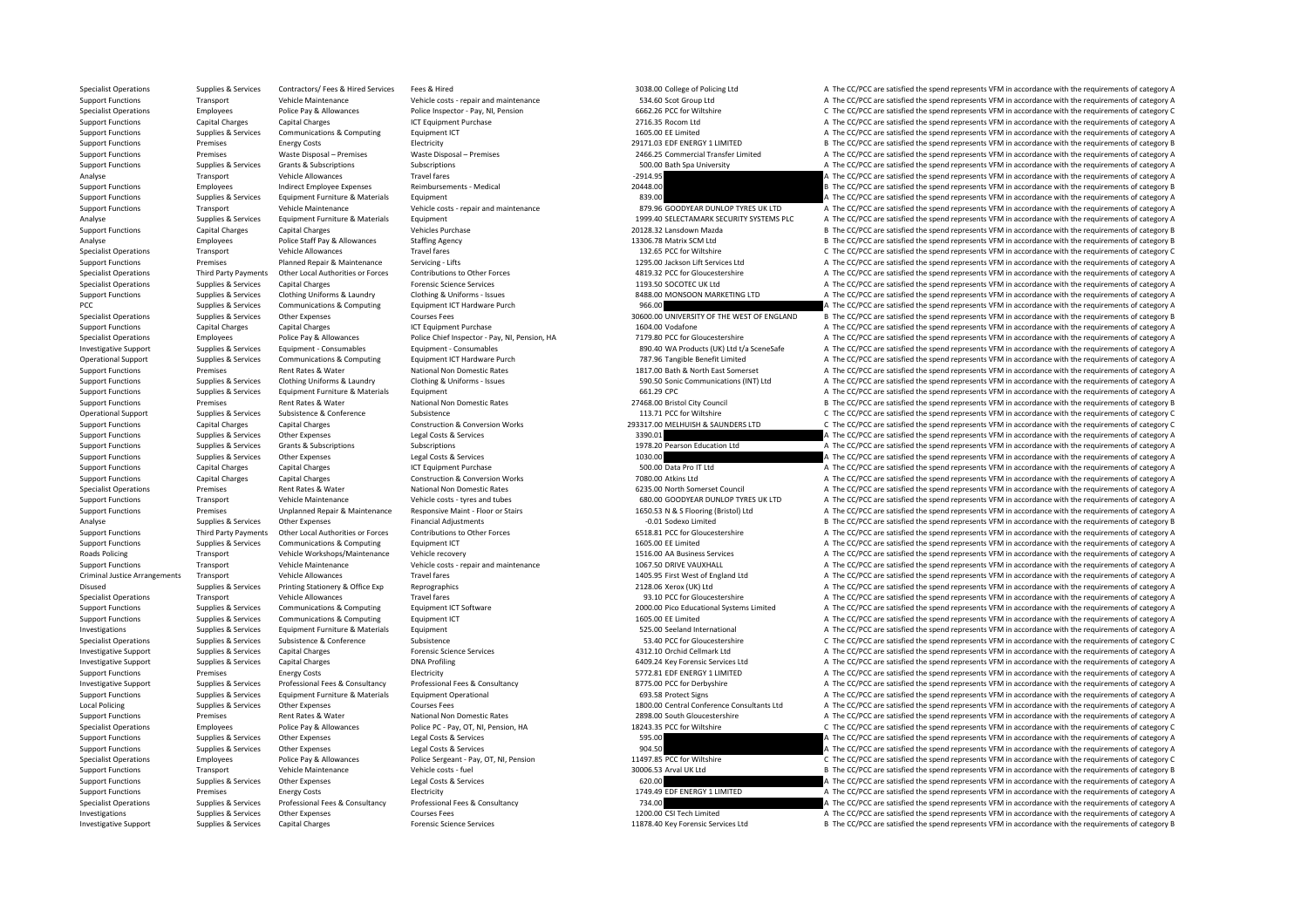Support Functions Supplies & Services Professional Fees & Consultancy Professional Fees & Consultancy Professional Fees & Consultancy Professional Fees & Consultancy Professional Fees & Consultancy Marked Business Informat Support Functions Premises Planned Repair & Maintenance Servicing - Mechanical Plant a Support Function and a The CC/PCC are satisfied the spend represents VFM in accordance with the requirements of category A The CC/PC ar Investigations Supplies & Services Other Expenses Courses Fees Courses Courses Fees 3303.00 College of Policing Ltd A The CC/PCC are satisfied the spend represents VFM in accordance with the requirements of category A Criminal Justice Arrangements Supplies & Services Capital Charges Capital Charges Forensic Science Services 910.00 Orchid Cellmark Ltd A The CC/PCC are satisfied the spend represents VFM in accordance with the requirements Support Functions Supplies & Services Communications & Computing Equipment ICT Repairs & Maintenance 705.00 Sepura PLC 705.00 Sepura PLC A The CC/PCC are satisfied the spend represents VFM in accordance with the requiremen Support Functions Supplies & Services Subsistence & Conference Hospitality Hospitality 84.96 Corporate Support HQ Imprest A The CC/PCC are satisfied the spend represents VFM in accordance with the requirements of category Specialist Operations Employees Police Staff Pay Allowances Police Staff - Pay, OT, NI, Pension 2558.50 PCC for Gloucestershire C The CC/PCC are satisfied the spend represents VFM in accordance with the requirements of cat Support Functions Premises Energy Costs Gas Gas Cases Content Content Content Content Costs Gas Content Content Content Content Content Content Content Content Content Content Content Content Content Content Content Conten Investigative Support Support Support Support Capital Charges Capital Charges Services Services 3629.35 Orchid Cellmark Ltd A The CC/PCC are satisfied the spend represents VFM in accordance with the requirements of categor Analyse Third Party Payments Contribution Contribution Contribution Contribution Contribution 1000.00 The Diversity Trust A The CC/PCC are satisfied the spend represents VFM in accordance with the requirements of category Support Functions Capital Charges Capital Charges Capital Charges ICT Equipment Purchase 1079.15 Glide Student & Residential Ltd A The CC/PCC are satisfied the spend represents VFM in accordance with the requirements of ca Support Functions Transport Vehicle Maintenance Vehicle costs • repair and maintenance 602.61 SAFETY‐KLEEN UK ITD A The CC/PCC are satisfied the spend represents VFM in accordance with the requirements of category A Specialist Operations Transport Vehicle Allowances Travel fares 27.35 PCC for Gloucestershire C The CC/PCC are satisfied the spend represents VFM in accordance with the requirements of category C Energy Creations Category Support Functions Premises Energy Costs Electricity Electricity and the spend represents VFM in accordance with the requirements of category B Criminal Justice Arrangements Supplies & Services Other Expenses Dogs - Kennel Purchase & Maint 1197.45 A The CC/PCC are satisfied the spend represents VFM in accordance with the requirements of category A Analyse Third Party Payments Payments to Clients Grants - Voluntary Orgs Grants - Voluntary Orgs 95721.32 North Somerset Council C The CC/PCC are satisfied the spend represents VFM in accordance with the requirements of ca Support Functions Premises Rent Rates & Water National Non Domestic Rates 2320.00 Bath & North East Somerset A The CC/PCC are satisfied the spend represents VFM in accordance with the requirements of category A Support Functions Premises Planned Repair & Maintenance Servicing - Lifts 1448.98 Jackson Lift Services Ltd A The CC/PCC are satisfied the spend represents VFM in accordance with the requirements of category A Operational Support Supplies & Services Contractors/ Fees & Hired Services Fees & Hired 430.00 A The CC/PCC are satisfied the spend represents VFM in accordance with the requirements of category A The CC/PCC are satisfied Support Functions Premises Premises Energy Costs Electricity Electricity entity energy Electricity entity and the Support Electricity and the SUPPOS EDF ENERGY 1 LIMITED A The CC/PCC are satisfied the spend represents VFM A. The CC/PCC are satisfied the spend represents VFM in accordance with the requirements of category A Support Functions Supplies & Services Communications & Computing Faultoment ICT Software 1864.73 SAP (UK) LTD A The CC/PCC are satisfied the spend represents VFM in accordance with the requirements of category A Support Functions Supplies & Services Other Expenses Support Courses Fees Stategory A The CC/PCC are satisfied the spend represents VFM in accordance with the requirements of category A Support Functions Capital Charges Capital Charges Capital Charges Capital Charges Capital Charges Capital Charges Capital Charges Capital Charges Construction & Conversion Works 7630.00 Trojan 2010 Trojan A The CC/PCC are Expenses Arrangements Supplies Ltd Arrangements Supplies Ltd A The CC/PCC are satisfied the spend represents VFM in accordance with the requirements of category A The Criminal Criminal Criminal Criminal Criminal Criminal C Specialist Operations Compare Funday Police Pay & Allowances Police Chief Inspector - Pay NI Pension HA 1417797 PCC for Wiltshire Compare C The CC/PCC are satisfied the spend represents VFM in accordance with the requireme Support Functions Supplies & Services Equipment Eurniture & Materials Equipment Equipment 1621.75 PEGASUS CATERING LTD A The CC/PCC are satisfied the spend represents VFM in accordance with the requirements of category A T Specialist Operations Supplies & Services Other Expenses Courses Fees Courses Fees Courses Fees 4211.30 A The CC/PCC are satisfied the spend represents VFM in accordance with the requirements of category A The CC/PC are sa A The CC/PCC are satisfied the spend represents VFM in accordance with the requirements of category A Support Functions Premises Rent Rates & Water National Non Domestic Rates 12449.00 South Somerset District Council B The CC/PCC are satisfied the spend represents VFM in accordance with the requirements of category B Support Functions Supporters Supporters Communications & Computing Faulthoment ICT Software 6912.00 SAP (UK) LTD A The CC/PCC are satisfied the spend represents VFM in accordance with the requirements of category A Investigative Support Supplies & Services Capital Charges Consultance Services Forensic Science Services 1299.20 Orchid Cellmark Ltd A The CC/PCC are satisfied the spend represents VFM in accordance with the requirements o A The CC/PCC are satisfied the spend represents VFM in accordance with the requirements of category A Analyse Supplies & Services Contractors/ Fees & Hired Services Fees & Hired - Cleaning Cells/Vehs 1292.47 Sodexo Limited A The CC/PCC are satisfied the spend represents VFM in accordance with the requirements of category A Support Functions Transport Vehicle Maintenance Vehicle costs ‐ repair and maintenance 656.17 Bristol PartsPlus A The CC/PCC are satisfied the spend represents VFM in accordance with the requirements of category A Support Functions Capital Charges Capital Charges Construction & Conversion Works 4503.36 Blue Light Partnership B The CC/PCC are satisfied the spend represents VFM in accordance with the requirements of category B Support Functions Capital Charges Capital Charges Construction & Conversion Works 510092.93 Midas Construction Ltd C The CC/PCC are satisfied the spend represents VFM in accordance with the requirements of category C Support Functions Premises Rent Rates & Water Water Charges/Sewerages COMENTAGES RENT RATES RENT RATES CONTINUES A THE CONTROLLER CONTROLLER AND RENT RATES OF CONTROLLER THE CONTROLLER CHARGES OF CONTROLLER STEADER OF CHAR Support Functions Transport Vehicle Hire Hire Hired Vehicle Costs 625.65 Scot Group Ltd A The CC/PCC are satisfied the spend represents VFM in accordance with the requirements of category A Investigative Support Supplies & Services Capital Charges Porensic Science Services Forensic Science Services 5003.05 Orchid Cellmark Ltd A The CC/PCC are satisfied the spend represents VFM in accordance with the requireme Specialist Operations Employees Police Pay & Allowances Police Sergeant - Pay, NI, Pension 5309.19 PCC for Dorset A The CC/PCC are satisfied the spend represents VFM in accordance with the requirements of category A The CC Investigative Support Support Support Support Support Support Support Support Services 17258.20 Orchid Cellmark Ltd B The CC/PCC are satisfied the spend represents VFM in accordance with the requirements of category B The Support Functions Premises Energy Costs Functions Electricity and the Support of category B The COPCC are satisfied the spend represents VFM in accordance with the requirements of category B Support Functions Supplies & Services Contractors/ Fees & Hired Services Fees & Hired Services Fees & Hired Services Fees & Hired Services Fees & Hired Services Fees & Hired Services Fees & Hired Services Fees & Hired Serv Support Functions Premises Rent Rates & Water Water Charges/Sewerages Water 2008.00 Charges/Sewerages 1275.58 Water2Business A The CC/PCC are satisfied the spend represents VFM in accordance with the requirements of catego Investigative Support Supplies & Services Capital Charges Forensic Science Services Forensic Science Services 9048.00 Orchid Cellmark Ltd B The CC/PCC are satisfied the spend represents VFM in accordance with the requireme Investigative Support Supplies & Services Capital Charges Material Charges Forensic Science Services 3316.67 SOCOTEC UK Ltd A The CC/PCC are satisfied the spend represents VFM in accordance with the requirements of categor Support Functions Supplies & Services Clothing Uniforms & Laundry Clothing & Uniforms - Issues Clothing A Uniforms – Support Functions and the spend in the CC/PC are satisfied the spend represents VFM in accordance with th Support Functions Supplies & Services Communications & Computing Equipment ICT Repairs & Maintenance 3936.00 Pomeroy IT Solutions UK Limited A The CC/PCC are satisfied the spend represents VFM in accordance with the requir Specialist Operations Supplies & Services Communications & Computing Equipment ICT 12485.00 12485.00 B The CC/PCC are satisfied the spend represents VFM in accordance with the requirements of category B Support Functions Supplies & Services Communications & Computing Equipment ICT examples are a strategory A The CC/PCC are satisfied the spend represents VFM in accordance with the requirements of category A Support Functions Capital Charges Capital Charges Construction & Conversion Works 343486.70 Midas Construction Ltd C The CC/PCC are satisfied the spend represents VFM in accordance with the requirements of category C Vehic Support Functions Transport Vehicle Maintenance Vehicle costs ‐ repair and maintenance 696.83 Bristol PartsPlus A The CC/PCC are satisfied the spend represents VFM in accordance with the requirements of category A Support Functions Premises Cleaning & Domestic Supplies Cleaning Charges Cleaning Charges 16039.21 Sodexo Limited B The CC/PCC are satisfied the spend represents VFM in accordance with the requirements of category B Support Functions Supplies & Services Other Expenses Courses Fees 2655.50 College of Policing Ltd A The CC/PCC are satisfied the spend represents VFM in accordance with the requirements of category A The Critical Expenses Specialist Operations Supplies & Services Subsistence Subsistence Subsistence Subsistence Subsistence and Subsistence and Subsistence A Conference Subsistence Subsistence Subsistence Subsistence A The CC/PCC are satisfied Investigative Support Support Support Services Capital Charges Services Forensic Science Services 561.00 SOCOTEC UK Itd A The CC/PCC are satisfied the spend represents VFM in accordance with the requirements of category A Support Functions Premises Planned Repair & Maintenance Premises Costs 2289.00 Smiths of the Forest of Dean Ltd A The CC/PCC are satisfied the spend represents VFM in accordance with the requirements of category A Support Functions Third Party Payments Other Local Authorities or Forces Contributions to Other Forces and the Support of the COPCC are satisfied the spend represents VFM in accordance with the requirements of category A r Third Party Payments Other Local Authorities or Forces Agency Payments - OLAs 10000.00 North Somerset Council BIRe CC/PCC are satisfied the spend represents VFM in accordance with the requirements of category B Support Functions Transport Vehicle Maintenance Vehicle costs - repair and maintenance 1334.38 PCC for Devon & Cornwall A The CC/PCC are satisfied the spend represents VFM in accordance with the requirements of category A Support Functions Supplies & Services Other Expenses Legal Costs & Services Services 550.00 A The CC/PCC are satisfied the spend represents VFM in accordance with the requirements of category A Specialist Operations Employees Police Pay & Allowances Police Chief Inspector - Pay, NI, Pension, HA 7352.82 PCC for Gloucestershire A The CC/PCC are satisfied the spend represents VFM in accordance with the requirements Investigative Support Supplies & Services Foujoment Furniture & Materials Foujoment 620.00 Forensic Focus Ltd A The CC/PCC are satisfied the spend represents VFM in accordance with the requirements of category A Support Functions Supplies & Services Printing Stationery & Office Exp Postage Professional Fees & Consultancy<br>
A The CC/PCC are satisfied the spend represents VFM in accordance with the requirements of category A The CC/P A The CC/PCC are satisfied the spend represents VFM in accordance with the requirements of category A Specialist Operations Employees Police Pay & Allowances Police PC ‐ Pay, NI, Pension 4742.89 PCC for Devon & Cornwall A The CC/PCC are satisfied the spend represents VFM in accordance with the requirements of category A Supplies & Services Contractors/ Fees & Hired Services Fees & Hired Hired Services Fees & Hired Mustangle and Mustangle and Mustangle and Mustangle and Mustangle and Mustangle and Mustangle and Mustangle and Mustangle and Support Functions Transport Vehicle Maintenance Vehicle costs - fuel 40369.95 Arval UK Ltd B The CC/PCC are satisfied the spend represents VFM in accordance with the requirements of category B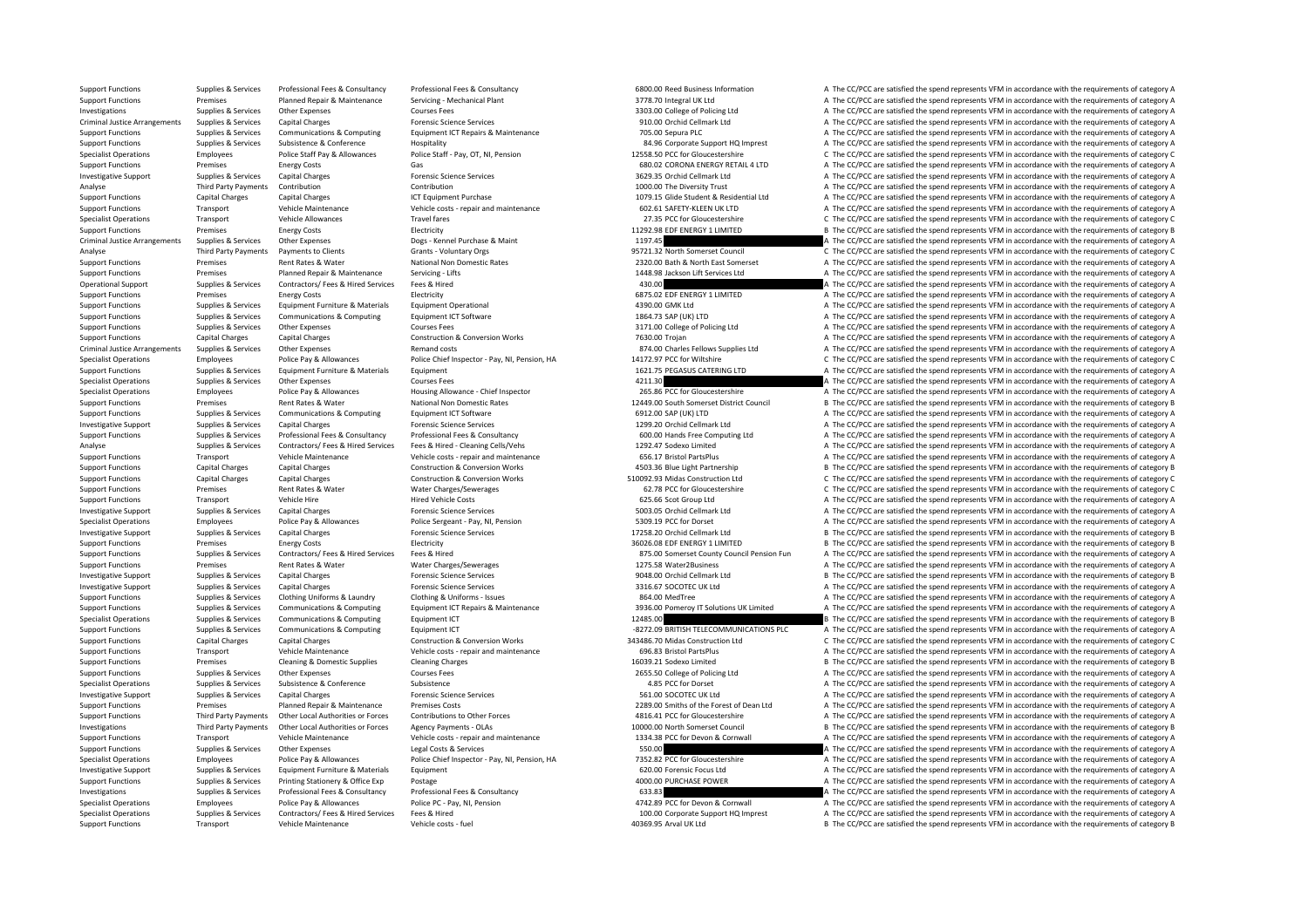Specialist Operations Supplies & Services Communications & Computing Equipment ICT 586.80 Vodafone Corporate Limited A The CC/PCC are satisfied the spend represents VFM in accordance with the requirements of category A PCC Supplies & Services Contractors/ Fees & Hired Services Fees & Hired Services Fees & Hired 662.00 Jo Mead Consultancy A The CC/PCC are satisfied the spend represents VFM in accordance with the requirements of category A Support Functions Premises Energy Costs Gas Gas Gas 1852.93 CORONA ENERGY RETAIL 4 LTD A The CC/PCC are satisfied the spend represents VFM in accordance with the requirements of category A The Support Function of category Specialist Operations Supplies & Services Other Expenses Courses Fees Courses Fees The Supplies Courses Fees The CONTRAINING LTD A The CC/PCC are satisfied the spend represents VFM in accordance with the requirements of ca Support Functions Supplies A The CC/PCC are satisfied the spend represents VFM in accordance with the requirements of category A Support Functions Supplies & Services Communications & Computing Equipment ICT Hardware Purch 795.60 SOFTWARE BOX LTD A The CC/PCC are satisfied the spend represents VFM in accordance with the requirements of category A Th Operational Support Supplies & Services Other Expenses Dogs - Food Dogs - Food Support Dogs - Food 571.82 Crown Petfoods Ltd A The CC/PCC are satisfied the spend represents VFM in accordance with the requirements of catego Support Functions Transport Vehicle Maintenance Vehicle costs ‐ fuel Support Deficie costs • fuel 31138.60 Arval UK Ltd B The CC/PCC are satisfied the spend represents VFM in accordance with the requirements of category B Investigative Support Support Support Support Capital Charges Capital Charges Porensic Science Services 2123.53 Key Forensic Services 2123.53 Key Forensic Services Ltd A The CC/PCC are satisfied the spend represents VFM in Support Functions Premises Rent Rates & Water National Non Domestic Rates 873.00 North Somerset Council A The CC/PCC are satisfied the spend represents VFM in accordance with the requirements of category A Thanks and the r Analyse Supplies & Services Other Expenses Courses Fees Courses Fees 2500.00 GMCA - GMP A The CC/PCC are satisfied the spend represents VFM in accordance with the requirements of category A The creative and the requirement Support Functions Transport Vehicle Maintenance Vehicle costs repair and maintenance Galacter Parts **A The CC/PC are satisfied the spend represents VFM** in accordance with the requirements of category A The CC/PCC are sati Support Functions Premises Rent Rates & Water Rents Rents Rents Rents Rents Rents 2780.00 LANDMARC RE MOD (WALES) A The CC/PCC are satisfied the spend represents VFM in accordance with the requirements of category A PCC Third Party Payments Payments to Clients Grants Voluntary Orgs 14916.67 Resolve West B The CC/PCC are satisfied the spend represents VFM in accordance with the requirements of category B Support Functions Premises Energy Costs Gas Gas Seasy A Seasy A The CC/PCC are satisfied the spend represents VFM in accordance with the requirements of category A Support Functions Transport Vehicle Maintenance Vehicle costs ‐ commissioning 5693.45 Press Commercial Bodyworks A The CC/PCC are satisfied the spend represents VFM in accordance with the requirements of category A Support Functions Premises Energy Costs Electricity Electricity Support Electricity Support Electricity Support Electricity Support Electricity Support Electricity Support Electricity Support Electricity Support Electricit Support Functions Supplies & Services Other Expenses 2007 Courses Fees 2007 Courses Fees 356.00 Hands Free Computing Ltd A The CC/PCC are satisfied the spend represents VFM in accordance with the requirements of category A Support Functions Premises Rent Rates & Water National Non Domestic Rates 7106.00 Bristol City Council A The CC/PCC are satisfied the spend represents VFM in accordance with the requirements of category A Analyse Supplies & Services Equipment Eurniture & Materials Equipment Equipment Equipment Category A The CC/PCC are satisfied the spend represents VFM in accordance with the requirements of category A Construction & Constr Support Functions Construction & Conversion Works 10850.00 Solar Valley Electrical Limited B The CC/PCC are satisfied the spend represents VFM in accordance with the requirements of category B Construction & Conversion Wor Support Functions Supplies & Services Contractors/ Fees & Hired Services Fees & Hired Services Fees & Hired 649.60 Southwest Minibuses Ltd A The CC/PCC are satisfied the spend represents VFM in accordance with the requirem Support Functions Premises Rent Rates & Water National Non Domestic Rates 77112.00 Sedgemoor District Council C The CC/PCC are satisfied the spend represents VFM in accordance with the requirements of category C Support Functions Supplies & Services Communications & Computing Equipment ICT Equipment ICT 1487.25 Telefonica UK Limited A The CC/PCC are satisfied the spend represents VFM in accordance with the requirements of category A The CC/PCC are satisfied the spend represents VFM in accordance with the requirements of category A Support Functions Transport Vehicle Maintenance Vehicle costs • repair and maintenance 812.24 My Garage Automotive Ltd A The CC/PCC are satisfied the spend represents VFM in accordance with the requirements of category A Support Functions Supplies & Services Equipment Furniture & Materials Equipment 1298.83 RS COMPONENTS LTD A The CC/PCC are satisfied the spend represents VFM in accordance with the requirements of category A Investigative Support Supplies & Services Capital Charges Category A The Compact Caregory Capital Charges Forensic Science Services 1030.32 SOCOTEC UK Ltd A The CC/PCC are satisfied the spend represents VFM in accordance w Transport Vehicle Maintenance Wehicle costs - repair and maintenance and the S27.00 Drive Motor Retail Ltd - Weston Maintenance A The CC/PCC are satisfied the spend represents VFM in accordance with the requirements of cat Operational Support Third Party Payments Other Local Authorities or Forces Contributions to Other Forces Conter Forces 13586.72 PCC for Devon & Cornwall B The CC/PCC are satisfied the spend represents VFM in accordance wit Roads Policing Employees Indirect Employee Expenses Advertising for Staff 1802.64 Hays Specialist Recruitment Ltd A The CC/PCC are satisfied the spend represents VFM in accordance with the requirements of category A The CC Investigative Support Supplies & Services Capital Charges Category B Torensic Science Services Forensic Science Services 19318.65 Key Forensic Services Ltd B The CC/PCC are satisfied the spend represents VFM in accordance Rents Premises Access Policing Premises Rental Rates and Rental Rental Rental Rental Rents Access Rents Inc. Communist Partnership B The CC/PCC are satisfied the spend represents VFM in accordance with the requirements of Support Functions Supplies & Services Other Expenses Cost Of Appeals Cost Of Appeals Cost Of Appeals Cost Of Appeals 10672.50 B The CC/PCC are satisfied the spend represents VFM in accordance with the requirements of categ Local Policing Supplies & Services Equipment Eurniture & Materials Equipment Equipment and the Supplies and the Supplies Ltd B The CC/PCC are satisfied the spend represents VFM in accordance with the requirements of catego Supplies & Services Communications & Computing Equipment ICT examplement and the support of the support of the support of the CC/PCC are satisfied the spend represents VFM in accordance with the requirements of category B Criminal Justice Arrangements Supplies & Services Equipment Furniture & Materials Equipment Europy equipment Europe Equipment Europe Equipment and the CCOC are satisfied the spend represents VFM in accordance with the requ Specialist Operations Employees Police Pay & Allowances Police PC - Pay, OT, NI, Pension, HA 18204.01 PCC for Wiltshire C The CC/PCC are satisfied the spend represents VFM in accordance with the requirements of category C<br> Support Functions Transport Vehicle Maintenance Vehicle costs ‐ repair and maintenance 3168.00 Cleartone Telecoms Ltd A The CC/PCC are satisfied the spend represents VFM in accordance with the requirements of category A Support Functions Supplies & Services Equipment Furniture & Materials Equipment Equipment 1064.00 A The CC/PCC are satisfied the spend represents VFM in accordance with the requirements of category A Support Functions Supplies & Services Other Expenses Legal Costs & Services Legal Costs & Services Legal Costs & Services 645.00 Police Now Enterprises Ltd Ball Corport Functions of category B The CC/PCC are satisfied the Operational Support Employee Expenses Advertising for Staff 46500.00 Police Now Enterprises Ltd B The CC/PCC are satisfied the spend represents VFM in accordance with the requirements of category B The CC/PCC are satisfied Support Functions Premises Energy Costs Functions Electricity and the Energy Costs Electricity and the Spend represents VFM in accordance with the requirements of category A Support Functions Premises Rent Rates & Water National Non Domestic Rates Same and the Same Same of the CC/PCC are satisfied the spend represents VFM in accordance with the requirements of category A Support Functions Supplies & Services Communications & Computing Equipment ICT Repairs & Maintenance example to the CONCOC of the CO/PCC are satisfied the spend represents VFM in accordance with the requirements of categor Transport Vehicle Maintenance Vehicle costs ‐ repair and maintenance 1094.39 Scot Group Ltd A The CC/PCC are satisfied the spend represents VFM in accordance with the requirements of category A Support Functions Premises Planned Repair & Maintenance Alterations to Buildings 570.00 Romac Building Contractors Ltd A The CC/PCC are satisfied the spend represents VFM in accordance with the requirements of category A Support Functions Transport Vehicle Maintenance Vehicle costs ‐ repair and maintenance vehicle costs • repair and maintenance Support A The CC/PCC are satisfied the spend represents VFM in accordance with the requirements Support Functions Supplies & Services Foujoment Furniture & Materials Foujoment 999.00 CJ Freeman & Co Ltd A The CC/PCC are satisfied the spend represents VFM in accordance with the requirements of category A Specialist Operations Transport Vehicle Allowances Vehicle mileage allowance Vehicle mileage allowance Vehicle mileage allowance S1.30 PCC for Wiltshire C The CC/PCC are satisfied the spend represents VFM in accordance wit Operational Support Support Supporters & Communications & Computing Equipment ICT Repairs & Maintenance 265.92 Tangible Benefit Limited A The CC/PCC are satisfied the spend represents VFM in accordance with the requirement Support Functions Transport Vehicle Workshops/Maintenance Vehicle recovery 700.00 AA Business Services A The CC/PCC are satisfied the spend represents VFM in accordance with the requirements of category A The Criteria and Specialist Operations Employees Police Pay & Allowances Police PC ‐ Pay, NI, Pension, HA – 14654.70 PCC for Wiltshire C The CC/PCC are satisfied the spend represents VFM in accordance with the requirements of category C Support Functions Transport Vehicle Maintenance Vehicle costs - repair and maintenance 1043.96 My Garage Automotive Ltd A The CC/PCC are satisfied the spend represents VFM in accordance with the requirements of category A Investigative Support Supplies & Services Capital Charges Category A The Compare Services Services 543.75 Orchid Cellmark Ltd A The CC/PCC are satisfied the spend represents VFM in accordance with the requirements of categ Support Functions Premises Planned Repair & Maintenance Estates Costs and Estates Costs 1478.50 Blue Light Partnership A The CC/PCC are satisfied the spend represents VFM in accordance with the requirements of category A T Dealing with the Public Sunnlies & Services Communications & Communications & Communications & Communications & Communications & Communications & Communications & Communications & Communications & Communications & Communic Investigative Support Supplies & Services Equipment Furniture & Materials Equipment Operational Equipment Operational Equipment Operational Support Descriptional DELL29 FOSTER & FREEMAN LTD A The CC/PCC are satisfied the s Supplies & Services Professional Fees & Consultancy Professional Fees & Consultancy Professional Fees & Consultancy Professional Fees & Consultancy Professional Fees & Consultancy Professional Fees & Consultancy Profession Support Functions Transport Vehicle Maintenance Vehicle costs ‐ fuel Vehicle costs ‐ fuel 31234.72 Arval UK Ltd B The CC/PCC are satisfied the spend represents VFM in accordance with the requirements of category B Support Functions Premises Rent Rates & Water National Non Domestic Rates National Non Domestic Rates National Non Domestic Rates 1289.00 Bristol City Council A The CC/PCC are satisfied the spend represents VFM in accordan Support Functions Transport Vehicle Maintenance Vehicle costs ‐ tyres and tubes 1731.97 GOODYEAR DUNLOP TYRES UK LTD A The CC/PCC are satisfied the spend represents VFM in accordance with the requirements of category A Specialist Operations Transport Vehicle Allowances Travel fares Travel fares Travel fares Travel fares Travel fares and maintenance Specialist Operations A The CC/PCC are satisfied the spend represents VFM in accordance wi Support Functions Transport Vehicle Maintenance Vehicle costs ‐ repair and maintenance S54.38 Bristol PartsPlus A The CC/PCC are satisfied the spend represents VFM in accordance with the requirements of category A Analyse Supplies & Services Other Expenses Financial Adjustments Financial Adjustments Financial Adjustments Financial Adjustments and the Services Consultancy and the CONCE are satisfied the spend represents VFM in accord A The CC/PCC are satisfied the spend represents VFM in accordance with the requirements of category A Support Functions Premises Rent Rates & Water National Non Domestic Rates 13734.00 South Gloucestershire B The CC/PCC are satisfied the spend represents VFM in accordance with the requirements of category B Support Functions Transport Vehicle Maintenance Vehicle costs ‐ repair and maintenance 741.81 DRIVE VAUXHALL A The CC/PCC are satisfied the spend represents VFM in accordance with the requirements of category A Support Functions Supplies & Services Communications & Computing Equipment ICT Repairs & Maintenance 9288.10 NDI Technologies Ltd A The CC/PCC are satisfied the spend represents VFM in accordance with the requirements of c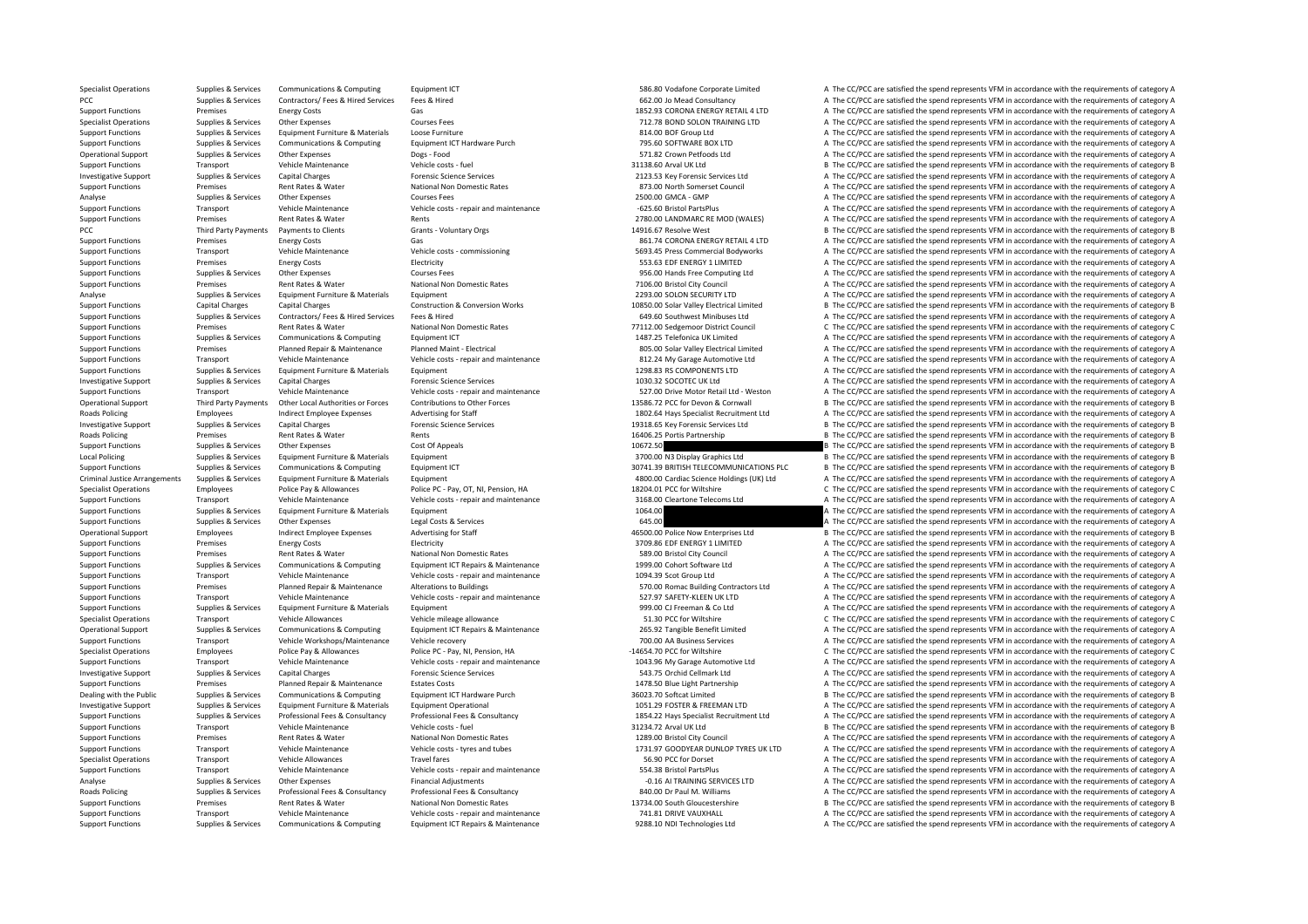Support Functions Premises Energy Costs Electricity Electricity and the COSTS ENERGY 1 LIMITED B The CC/PCC are satisfied the spend represents VFM in accordance with the requirements of category B Specialist Operations Supplies & Services Communications & Computing Equipment ICT 640.85 Telefonica UK Limited A The CC/PCC are satisfied the spend represents VFM in accordance with the requirements of category A Roads Policing Premises Planned Repair & Maintenance Planned Maint - Electrical Premises Planned Maint - Electrical Partnership 141.32 Blue Light Partnership B The CC/PCC are satisfied the spend represents VFM in accordanc Support Functions Transport Vehicle Allowances Travel fares Travel fares Travel fares Travel fares and the support HQ Imprest A The CC/PCC are satisfied the spend represents VFM in accordance with the requirements of categ Supplies & Services Equipment Furniture & Materials Publications including books 1646.25 Oxford University Press A The CC/PCC are satisfied the spend represents VFM in accordance with the requirements of category A Investigative Support Supplies & Services Professional Fees & Consultancy Professional Fees & Consultancy Professional Fees & Consultancy Professional Fees & Consultancy Professional Fees & Consultancy Professional Fees & Specialist Operations Transport Vehicle Hire Mehicle Hire Hired Vehicle Costs 642.60 Scot Group Ltd A The CC/PCC are satisfied the spend represents VFM in accordance with the requirements of category A Support Functions Transport Vehicle Maintenance Vehicle costs ‐ repair and maintenance 500.00 Sepura PLC A The CC/PCC are satisfied the spend represents VFM in accordance with the requirements of category A Support Functions Transport Vehicle Maintenance Vehicle costs ‐ fuel 10295.06 Certas Energy UK Ltd B The CC/PCC are satisfied the spend represents VFM in accordance with the requirements of category B Support Functions Transport Vehicle Maintenance Vehicle costs – fuel vehicle costs – fuel 31077.30 Arval UK Ltd B The CC/PCC are satisfied the spend represents VFM in accordance with the requirements of category B The Crit Support Functions Premises Planned Repair & Maintenance Grounds Maintenance Grounds Maintenance Corpus and the COD PLANT CARE INTERIORSCAPES A The CC/PCC are satisfied the spend represents VFM in accordance with the requir Specialist Operations Employees Police Staff Pay & Allowances Police Staff - Pay, NI, Pension 5354.97 PCC for Wiltshire A The CC/PCC are satisfied the spend represents VFM in accordance with the requirements of category A Support Functions Premises Rent Rates & Water Water Charges/Sewerages 1297.53 Water2Business A The CC/PCC are satisfied the spend represents VFM in accordance with the requirements of category A PCC Police Pay & Allowances Police PC – Basic Pay Police PC – Basic Pay Police PC – Basic Pay Police PC – Basic Pay **Police PC – Basic Pay 1990** C The CC/PCC are satisfied the spend represents VFM in accordance with the re Support Functions Supplies & Services Printing Stationery & Office Exp Advertising (not recruitment) 720.00 Studio Mix Ltd A The CC/PCC are satisfied the spend represents VFM in accordance with the requirements of category PCC Third Party Payments Payments to Clients Sames Crants - Voluntary Orgs 21244.34 Swan Advocacy Network B The CC/PCC are satisfied the spend represents VFM in accordance with the requirements of category B Specialist Operations Premises Premises Rent Rents Rents Rents Rents Rents Rents Rents Rents Rents Rents Rents<br>
Support Functions Third Party Payments Other Ional Authorities or Forces Contributions to Other Forces Contrib Support Functions Third Party Payments Other Local Authorities or Forces Contributions to Other Forces of Contributions to Other Forces and the Specific contributions of Contributions to Other Forces and the CONSERVER's Co Support Functions Premises Planned Repair & Maintenance Planned Maint - Internal Decoration 990.00 Solar Valley Electrical Limited A The CC/PCC are satisfied the spend represents VFM in accordance with the requirements of Criminal Justice Arrangements Supplies & Services Other Expenses Remand costs Remand costs Remand costs Remand costs 1858.23 Bidfood A The CC/PCC are satisfied the spend represents VFM in accordance with the requirements o Support Functions Supplies & Services Other Expenses Legal Costs & Services Legal Costs & Services Legal Costs & Services 1017.88 A The CC/PCC are satisfied the spend represents VFM in accordance with the requirements of c Analyse Supplies & Services Foulyment Furniture & Materials Foulyment Surveillance 2340.00 Sepura PLC A The CC/PCC are satisfied the spend represents VFM in accordance with the requirements of category A Support Functions Premises Energy Costs Gas Gas 1375.59 CORONA ENERGY RETAIL 4 LTD A The CC/PCC are satisfied the spend represents VFM in accordance with the requirements of category A Support Functions Supplies & Services Professional Fees & Consultancy Professional Fees & Consultancy Professional Fees & Consultancy Consultancy and the Support of the CC/PCC are satisfied the spend represents VFM in acco Investigative Support Supplies & Services Equipment Furniture & Materials Equipment 1290.00 Forensic Focus Ltd A The CC/PCC are satisfied the spend represents VFM in accordance with the requirements of category A Capital Charges Capital Charges ICT Equipment Purchase 16376.47 Telefonica UK Limited B The CC/PCC are satisfied the spend represents VFM in accordance with the requirements of category B Support Functions Supplies & Services Communications & Computing Equipment ICT 2752.31 Vodafone 2752.31 Vodafone A The CC/PCC are satisfied the spend represents VFM in accordance with the requirements of category A Support Functions Transport Vehicle Maintenance Vehicle costs ‐ repair and maintenance Vehicle costs ‐ repair and maintenance 2302.00 Sepura PLC A The CC/PCC are satisfied the spend represents VFM in accordance with the re A The CC/PCC are satisfied the spend represents VFM in accordance with the requirements of category A Support Functions Capital Charges Capital Charges Construction & Conversion Fees 18726.60 HLMAD LIMITED B The CC/PCC are satisfied the spend represents VFM in accordance with the requirements of category B Specialist Operations Premises Rent Rates & Water Rents Rents Rents Rent Rents Rents Rents Rents And a Specialist Operations B The CC/PCC are satisfied the spend represents VFM in accordance with the requirements of catego Support Functions Premises Premises Rent Rates & Water Rents Rents Rents Rents Rents Rents Rents Rents Rents Rents Rents 21000.00 Somerset West and Taunton Council B The CC/PCC are satisfied the spend represents VFM in acc C The CC/PCC are satisfied the spend represents VFM in accordance with the requirements of category C Support Functions Premises Rent Rates & Water National Non Domestic Rates National Non Domestic Rates 1166.00 Bath & North East Somerset A The CC/PCC are satisfied the spend represents VFM in accordance with the requiremen Support Functions Supplies & Services Foulyment Furniture & Materials Foulyment Operational 2393.00 Primetake Ltd A The CC/PCC are satisfied the spend represents VFM in accordance with the requirements of category A Support Functions Supplies & Services Contractors/ Fees & Hired Services Fees & Hired The Minibuses The CC/PCC are satisfied the spend represents VFM in accordance with the requirements of category A Specialist Operations Supplies & Services Grants & Subscriptions Subscriptions Subscriptions Subscriptions and Subscriptions and Subscriptions Subscriptions and A The CC/PCC are satisfied the spend represents VFM in accord Support Functions Premises Energy Costs Electricity Electricity Electricity Electricity Electricity Electricity Support Electricity 5423.10 EDF ENERGY 1 LIMITED A The CC/PCC are satisfied the spend represents VFM in accord Support Functions Premises Rent Rates & Water Water Charges/Sewerages 7403.52 South West Water Business A The CC/PCC are satisfied the spend represents VFM in accordance with the requirements of category A Support Functions Supplies & Services Communications & Computing Equipment ICT Software 85078.58 SAP (UK) LTD C The CC/PCC are satisfied the spend represents VFM in accordance with the requirements of category C Disused Supplies & Services Printing Stationery & Office Exp Reprographics and Reprographics A The CZ7.02 Xerox (UK) Ltd A The CC/PCC are satisfied the spend represents VFM in accordance with the requirements of category A Third Party Payments Other Local Authorities or Forces Contributions to Other Forces and the COO.43 PCC for Gloucestershire A The CC/PCC are satisfied the spend represents VFM in accordance with the requirements of categor Operational Support Transport Vehicle Hire Hired Vehicle Costs 1024.80 Scot Group Ltd A The CC/PCC are satisfied the spend represents VFM in accordance with the requirements of category A Specialist Operations Employees Police Pay & Allowances Police PC - Pay, NI, Pension 4742.89 PCC for Devon & Cornwall A The CC/PCC are satisfied the spend represents VFM in accordance with the requirements of category A Support Functions Supplies & Services Communications & Computing Equipment ICT Equipment ICT 1810.00 Telefonica UK Limited A The CC/PCC are satisfied the spend represents VFM in accordance with the requirements of category Support Functions Supplies A Supplies A The CC/PCC are satisfied the spend represents VFM in accordance with the requirements of category A Support Functions Premises Rent Rates & Water Landlords Service Charge Landlords Service Charge 999.78 Pyper Property Partnership A The CC/PCC are satisfied the spend represents VFM in accordance with the requirements of c Analyse Supplies & Services Other Expenses Financial Adjustments Financial Adjustments and the content of category A The CC/PCC are satisfied the spend represents VFM in accordance with the requirements of category A The C Support Functions Supplies & Services Communications & Computing Equipment ICT Repairs & Maintenance 2496.66 CIVICA UK LTD A The CC/PCC are satisfied the spend represents VFM in accordance with the requirements of categor Support Functions Supplies & Services Communications & Computing Equipment ICT Repairs & Maintenance 69331.15 IBM (United Kingdom) Ltd C The CC/PCC are satisfied the spend represents VFM in accordance with the requirements Supplies Supplies & Services Equipment - Consumables Equipment - Consumables Equipment - Consumables Equipment - Consumables Equipment - Consumables are service of the CC/PCC are satisfied the spend represents VFM in accor Support Functions Premises Rent Rates & Water National Non Domestic Rates 2772.00 North Somerset Council A The CC/PCC are satisfied the spend represents VFM in accordance with the requirements of category A The Council Cou Specialist Operations Employees Police Pay & Allowances Police PC ‐ Pay, NI, Pension 4742.89 PCC for Devon & Cornwall A The CC/PCC are satisfied the spend represents VFM in accordance with the requirements of category A Specialist Operations Transport Vehicle Maintenance Vehicle costs ‐ fuel Vehicle Costs ‐ fuel 2160.43 PCC for Dorset A The CC/PCC are satisfied the spend represents VFM in accordance with the requirements of category A Supplies Supplies & Services Communications & Computing Equipment ICT Repairs & Maintenance and a service and a service of the CC/PCC are satisfied the spend represents VFM in accordance with the requirements of category C Support Functions Premises Rent Rates & Water National Non Domestic Rates Support Functional Incomerset District Council A The CC/PCC are satisfied the spend represents VFM in accordance with the requirements of category A Roads Policing Supplies Services Equipment • Consumables Equipment • Consumables Equipment • Consumables Equipment • Consumables Equipment • Consumables 1717.00 D.tec International Limited A The CC/PCC are satisfied the sp Support Functions Capital Charges Capital Charges Construction & Conversion Fees 1250.00 Hydrock Consultants Ltd A The CC/PCC are satisfied the spend represents VFM in accordance with the requirements of category A Support Functions Supplies & Services Capital Charges Category A The Carges Forensic Science Services Forensic Science Services 1043.21 Orchid Cellmark Ltd A The CC/PCC are satisfied the spend represents VFM in accordance Investigative Support Support Support Supporters & Consultancy Professional Fees & Consultancy Professional Fees & Consultancy Professional Fees & Consultancy Consultancy 7406.25 PCC for Derbyshire Magnus A The CC/PCC are Investigations Supplies & Services Contractors/ Fees & Hired Services Fees & Hired Services Fees & Hired Services Fees & Hired Services Fees & Hired Services Fees & Hired Services Fees & Hired Services Pees & Hired Service PCC Supplies & Services Other Expenses Legal Fees 3rd Party **Supplies and The CC/PCC are satisfied the spend represents VFM in accordance with the requirements of category A** Support Functions Premises Rent Rates & Water Landlords Service Charge S360.50 North Bristol NHS Trust B The CC/PCC are satisfied the spend represents VFM in accordance with the requirements of category B<br>Support Functions Support Functions Capital Charges Capital Charges ICT Equipment Purchase 22861.00 Data Pro IT Itd B The CC/PCC are satisfied the spend represents VFM in accordance with the requirements of category B Support Functions Transport Vehicle Maintenance Vehicle costs – repair and maintenance 1186.46 My Garage Automotive Ltd A The CC/PCC are satisfied the spend represents VFM in accordance with the requirements of category B<br> Specialist Operations Premises Cleaning Bremises Cleaning B The CC/PCC are satisfied the spend represents VFM in accordance with the requirements of category B The CC/PCC are satisfied the spend represents VFM in accordanc Analyse Transport Vehicle Allowances Travel fares Travel fares 10285.38 10285.38 B The CC/PCC are satisfied the spend represents VFM in accordance with the requirements of category B Support Functions Third Party Payments Other Local Authorities or Forces Contributions to Other Forces contributions to Other Forces and the substance of CONCC for Gloucestershire A The CC/PCC are satisfied the spend repre Support Functions Premises Planned Repair & Maintenance Premises Costs 750.00 OccupEye 750.00 OccupEye A The CC/PCC are satisfied the spend represents VFM in accordance with the requirements of category A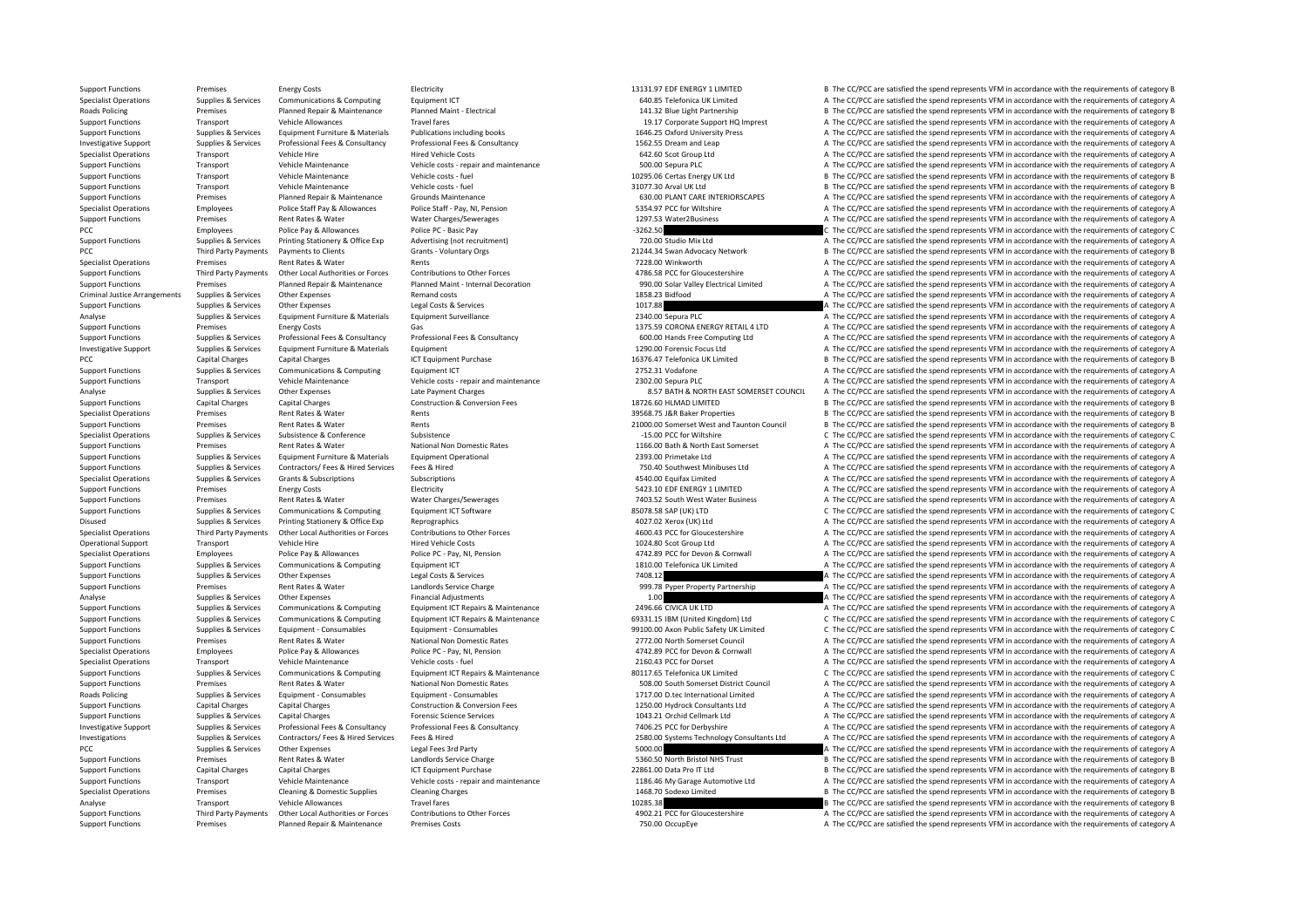Analyse Employees Police Staff Pay & Allowances Staffing Agency Staffing Agency 9643.51 Matrix SCM Ltd A The CC/PCC are satisfied the spend represents VFM in accordance with the requirements of category A Support Functions Supplies & Services Subsistence & Conference Conference Conference & Meeting Expenses 500.00 PCC for Derbyshire A The CC/PCC are satisfied the spend represents VFM in accordance with the requirements of c Analyse Transport Vehicle Allowances Travel fares Travel fares and the contributions and the contributions of the CC/PCC are satisfied the spend represents VFM in accordance with the requirements of category B The CC/PCC a Support Functions Employees Indirect Employee Expenses Refunds - Contributions Refunds - Contributions and the Support Employee Expenses Refunds - Contributions 3261.77 A The CC/PCC are satisfied the spend represents VFM i Transport Vehicle Maintenance Vehicle costs ‐ fuel 10110.00 Certas Energy UK Ltd B The CC/PCC are satisfied the spend represents VFM in accordance with the requirements of category B Support Functions Supplies & Services Communications & Computing Equipment ICT Software Equipment ICT Software 949.80 SOFTWARE BOX LTD A The CC/PCC are satisfied the spend represents VFM in accordance with the requirements Support Functions Supplies & Services Communications & Computing Equipment ICT Software 53671.04 SAP (UK) LTD C The CC/PCC are satisfied the spend represents VFM in accordance with the requirements of category C Support Functions Supplies & Services Communications & Computing Fouldment ICT 3168.00 Telefonica UK Limited A The CC/PCC are satisfied the spend represents VFM in accordance with the requirements of category A Operational Support Support Supporters Subsistence & Conference Conference Conference Conference Conference Conference Conference Conference Conference Conference Conference Conference Conference Conference Conference Conf Support Functions Premises Planned Repair & Maintenance Fire Alarms 739.64 Sovereign Fire & Security Ltd A The CC/PCC are satisfied the spend represents VFM in accordance with the requirements of category A Transport Vehicle Allowances Travel fares Travel fares 7429.46 A The CC/PCC are satisfied the spend represents VFM in accordance with the requirements of category A The CC/PCC are satisfied the spend represents VFM in acco Sunnort Eunctions Sunning & Services Professional Fees & Consultancy Professional Fees & Consultancy Professional Fees & Consultancy Professional Fees & Consultancy Professional Fees & Consultancy Professional Fees & Consu Support Functions Transport Vehicle Maintenance Vehicle costs ‐ repair and maintenance Vehicle costs ‐ repair and maintenance 542.43 DRIVE VAUXHALL A The CC/PCC are satisfied the spend represents VFM in accordance with the Roads Policing Supplies Services Subsistence & Conference Accommodation Accommodation 2180.16 AI TRAINING SERVICES LTD A The CC/PCC are satisfied the spend represents VFM in accordance with the requirements of category A Support Functions Supplies & Services Communications & Computing Equipment ICT Hardware Purch 5583.32 CJ Freeman & Co Ltd A The CC/PCC are satisfied the spend represents VFM in accordance with the requirements of category Support Functions Supplies & Services Professional Fees & Consultancy Professional Fees & Consultancy Professional Fees & Consultancy Professional Fees & Consultancy Professional Fees & Consultancy Materaty 122296.00 IBM ( Analyse Supplies & Services Other Expenses Donations Donations and the CC/PCC are satisfied the spend represents VFM in accordance with the requirements of category A Support Functions Transport Vehicle Maintenance Vehicle costs ‐ repair and maintenance S90.11 Woodway Engineering Ltd A The CC/PCC are satisfied the spend represents VFM in accordance with the requirements of category A Disused Supplies & Services Printing Stationery & Office Exp Reprographics express and the content of category C The CC/PCC are satisfied the spend represents VFM in accordance with the requirements of category C Investigative Support Supplies & Services Equipment - Consumables Equipment - Consumables Equipment - Consumables 875.00 PMD Magnetics A The CC/PCC are satisfied the spend represents VFM in accordance with the requirements Equipment<br>
Support Functions Supplies A The CC/PCC are satisfied the spend represents VFM in accordance with the requirements of category A<br>
Police Chief Inspector - Pay, NI, Pension, HA The Stategory A The CC/PCC are sati Specialist Operations Specialist Operations Fundovers Police Pay & Allowances Police Chief Inspector - Pay NL Pension, HA 7178.34 PCC for Gloucestershire A The CC/PCC are satisfied the spend represents VEM in accordance wi Support Functions Premises Energy Costs Electricity Electricity and the Support Electricity and the spend of the CC/PCC are satisfied the spend represents VFM in accordance with the requirements of category B The CC/PCC ar Support Functions Supplies & Services Other Expenses Courses Fees Courses Fees Courses Fees 862.40 Pearson Education Ltd A The CC/PCC are satisfied the spend represents VFM in accordance with the requirements of category A Support Functions A The CC/PCC are satisfied the spend represents VFM in accordance with the requirements of category A The CC/PCC are satisfied the spend represents VFM in accordance with the requirements of category A Th PCC Employees Police Pay & Allowances Police PC – Basic Pay 3344.00 C The CC/PCC are satisfied the spend represents VFM in accordance with the requirements of category C Support Functions Supplies & Services Equipment Furniture & Materials Equipment Equipment 575.38 Screwfix Direct Ltd A The CC/PCC are satisfied the spend represents VFM in accordance with the requirements of category A Specialist Operations Employees Police Pay & Allowances Police Sergeant - Pay, OT, NI, Pension 13238.86 PCC for Gloucestershire C The CC/PCC are satisfied the spend represents VFM in accordance with the requirements of cat Transport Vehicle Maintenance Vehicle costs ‐ fuel 50.00 Corporate Support HQ Imprest A The CC/PCC are satisfied the spend represents VFM in accordance with the requirements of category A Support Functions Premises Rent Rates & Water Rents Rents Rents Rents Rents 2666.66 BATH & NORTH EAST SOMERSET COUNCIL A The CC/PCC are satisfied the spend represents VFM in accordance with the requirements of category A Support Functions Capital Charges Capital Charges Capital Charges Additions:Non Enhancing Fees 1440.00 Ridge & Partners LLP A The CC/PCC are satisfied the spend represents VFM in accordance with the requirements of categor Specialist Operations Transport Vehicle Maintenance Vehicle costs – fuel Vehicle costs – fuel 19.81 Corporate Support HQ Imprest A The CC/PCC are satisfied the spend represents VFM in accordance with the requirements of ca Support Functions Premises Rent Rates & Water National Non Domestic Rates 1485.00 Sedgemoor District Council A The CC/PCC are satisfied the spend represents VFM in accordance with the requirements of category A Support Functions Transport Vehicle Maintenance Vehicle costs – tyres and tubes 2674.00 GOODYEAR DUNLOP TYRES UK LTD A The CC/PCC are satisfied the spend represents VFM in accordance with the requirements of category A Sup Support Functions Supplies & Services Equipment Furniture & Materials Publications including books and a soll.00 CHARTERED MANAGEMENT INSTITUTE A The CC/PCC are satisfied the spend represents VFM in accordance with the req Support Functions Capital Charges Capital Charges Capital Charges Capital Charges Construction & Conversion Fees 1000.00 HLMAD LIMITED B The CC/PCC are satisfied the spend represents VFM in accordance with the requirements Support Functions Premises Energy Costs Electricity Electricity 2695.32 EDF ENERGY 1 LIMITED A The CC/PCC are satisfied the spend represents VFM in accordance with the requirements of category A Support Functions Premises Energy Costs Electricity Electricity Electricity Electricity Electricity A The CC/PCC are satisfied the spend represents VFM in accordance with the requirements of category A The CC/PCC are satis Support Functions Supplies & Services Communications & Computing Foujoment ICT Repairs & Maintenance 1000.00 Cobort Software Itd A The CC/PCC are satisfied the spend represents VEM in accordance with the requirements of ca Support Functions Capital Charges Capital Charges Capital Charges Construction & Construction & Conversion Fees 1254.00 Atkins Ltd A The CC/PCC are satisfied the spend represents VFM in accordance with the requirements of Support Functions Supplies & Services Communications & Computing Equipment ICT Hardware Purch and the Support Functions UK Limited A The CC/PCC are satisfied the spend represents VFM in accordance with the requirements of 2917.88 Tangible Benefit Limited<br>2015 7 20157 PCC for Wiltshire CC The CC/PCC are satisfied the spend represents VFM in accordance with the requirements of category A Specialist Operations Supplies & Services Subsistence Subsistence Subsistence Subsistence Subsistence Subsistence 210.57 PCC for Wiltshire 210.57 PCC for Wiltshire C The CC/PCC are satisfied the spend represents VFM in acc Local Policing Premises Rent Rates & Water Landlords Service Charge Landlords Service Charge 3604.58 North Somerset Council A The CC/PCC are satisfied the spend represents VFM in accordance with the requirements of categor Criminal Justice Arrangements Supplies & Services Other Expenses Courses Fees Courses Fees 1750.00 Service Desk Institute A The CC/PCC are satisfied the spend represents VFM in accordance with the requirements of category Operational Support Supplies & Services Clothing Uniforms & Laundry Clothing & Uniforms - Issues 839.30 Accapi Limited A The CC/PCC are satisfied the spend represents VFM in accordance with the requirements of category A Support Functions Transport Vehicle Allowances Travel fares Travel fares 23.50 23.50 A The CC/PCC are satisfied the spend represents VFM in accordance with the requirements of category A Operational Support Supplies & Services Other Expenses Dogs - Equipment Degs + Equipment Degs + Equipment Degs + Equipment 547.50 A The CC/PCC are satisfied the spend represents VFM in accordance with the requirements of c Local Policing Supplies Supplies & Services Equipment Europeant Furniture & Materials Equipment 16 1600 Sustainable Travel Solutions Ltd A The CC/PCC are satisfied the spend represents VFM in accordance with the requiremen Support Functions Premises Unplanned Repair & Maintenance Responsive Maint · Plumbing & Water 1948.00 DRA Maintenance Ltd A The CC/PCC are satisfied the spend represents VFM in accordance with the requirements of category Supplies & Services Professional Fees & Consultancy Professional Fees & Consultancy Professional Fees & Consultancy Professional Fees & Consultancy Consultancy S100.00 PA Consultance SCONSULTANCE SERVICES (developments of Support Functions Supplies & Services Contractors/ Fees & Hired Services Fees & Hired A The CODE 750.40 Southwest Minibuses Ltd A The CC/PCC are satisfied the spend represents VFM in accordance with the requirements of cat Operational Support Employee Expenses advertising for Staff and the Stategory B and the Stategory B The CC/PCC are satisfied the spend represents VEM in accordance with the requirements of category B PCC EMPLOYERS POLICE PAY & Allowances Police PC - Basic Pay 3344.00 2344.00 POLICE 20 2344.00 C The CC/PCC are satisfied the spend represents VFM in accordance with the requirements of category C Specialist Operations Premises Premises Rent Rates & Water Rents Rents Rents Rents Rents Rents Rents Rents Rents Rents Rents Rents A The CC/PCC are satisfied the spend represents VFM in accordance with the requirements of Investigations Supplies & Services Professional Fees & Consultancy Professional Fees & Consultancy Professional Fees & Consultancy Professional Fees & Consultancy Professional Fees & Consultancy 1800.00 Diligence A The CC/ Supplies & Services Capital Charges The Services Capital Charges Forensic Science Services 795.60 Alere Toxicology PLC A The CC/PCC are satisfied the spend represents VFM in accordance with the requirements of category A Support Functions Capital Charges Capital Charges Acting Charges ACT Equipment Purchase 42170.44 Data Pro IT Ltd B The CC/PCC are satisfied the spend represents VFM in accordance with the requirements of category B Support Functions Supplies & Services Contractors/ Fees & Hired Services Fees & Hired Services Fees & Hired 916.67 Cyclescheme Ltd A The CC/PCC are satisfied the spend represents VFM in accordance with the requirements of Support Functions Supplies & Services Equipment Furniture & Materials Equipment Equipment and the section of the Section A The CC/PCC are satisfied the spend represents VFM in accordance with the requirements of category A Support Functions Transport Vehicle Maintenance Vehicle costs - fuel Vehicle costs - fuel 29948.17 Arval UK Ltd B The CC/PCC are satisfied the spend represents VFM in accordance with the requirements of category B Support Functions Supplies & Services Catering Catering Catering Catering Catering Catering Catering Catering Catering Catering Catering Support HOM Support HOM in a The CC/PCC are satisfied the spend represents VFM in acc Support Functions Supplies & Services Subsistence Subsistence Subsistence Subsistence Subsistence Subsistence<br>
Support Functions Support A The CC/PCC are satisfied the spend represents VFM in accordance with the requiremen Support Functions Supplies & Services Other Expenses Courses Fees Courses Courses Courses Courses Courses Courses Courses Courses Courses Courses Courses Courses Courses Courses Courses Courses Courses Courses Courses Cour Support Functions Supplies & Services Other Expenses Courses Fees Courses Fees 3603.00 3603.00 A The CC/PCC are satisfied the spend represents VFM in accordance with the requirements of category A The CC/PCC are satisfied A The CC/PCC are satisfied the spend represents VFM in accordance with the requirements of category A Specialist Operations Transport Vehicle Maintenance Vehicle costs - fuel vehicle costs - fuel 106.47 PCC for Gloucestershire C The CC/PCC are satisfied the spend represents VFM in accordance with the requirements of catego Investigations Supplies & Services Other Expenses Courses Fees Courses Fees 799.00 The Investigator A The CC/PCC are satisfied the spend represents VFM in accordance with the requirements of category A Support Functions Transport Vehicle Maintenance Vehicle costs - fuel vehicle costs - fuel 38.96 Corporate Support HQ Imprest A The CC/PCC are satisfied the spend represents VFM in accordance with the requirements of catego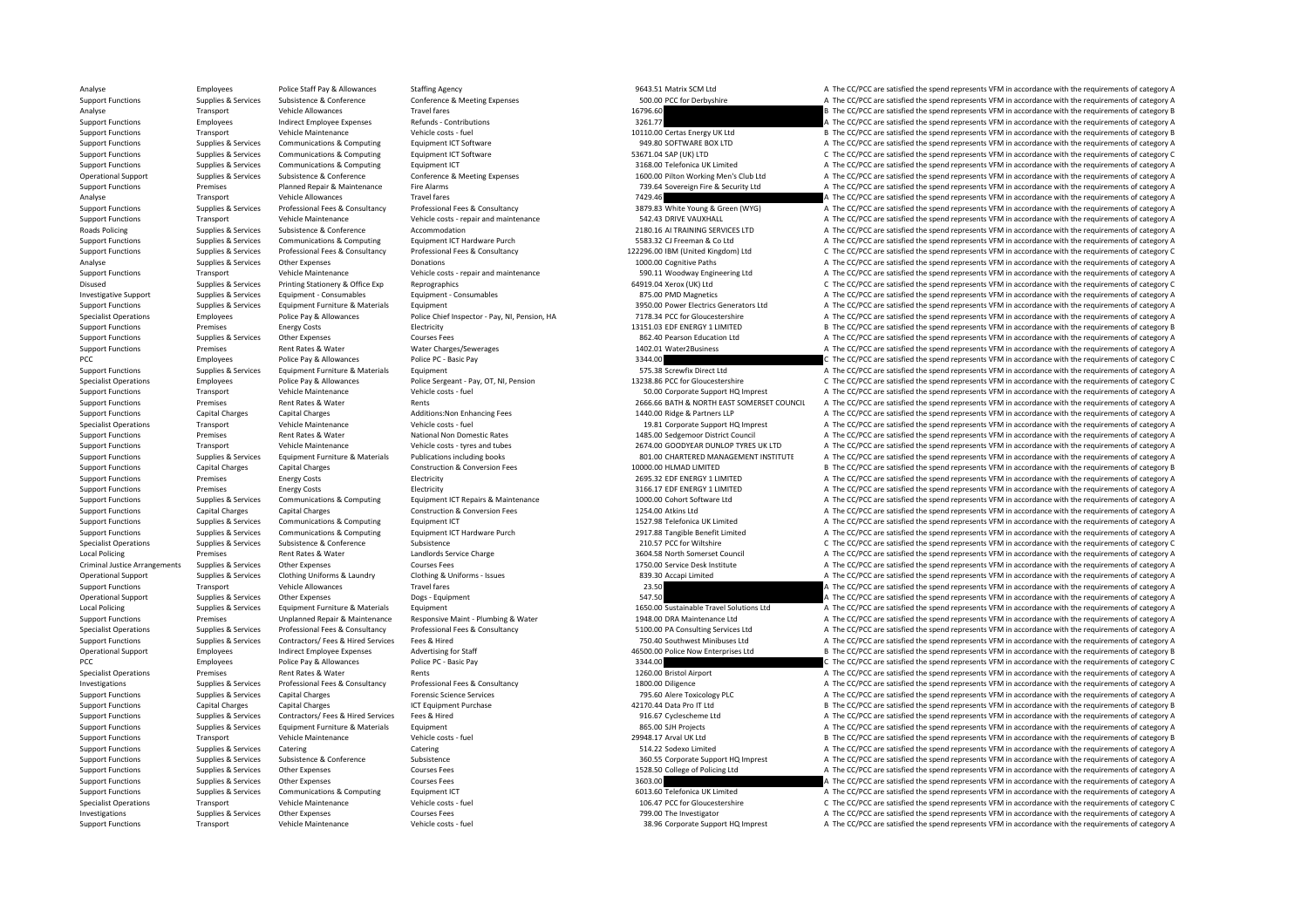Local Policing Third Party Payments Contribution 2000tribution 20000.00 Crimestoppers Trust B The CC/PCC are satisfied the spend represents VFM in accordance with the requirements of category B Specialist Operations Employees Police Pay & Allowances Police Sergeant - Pay, NI, Pension 4526.43 PCC for Dorset A The CC/PCC are satisfied the spend represents VFM in accordance with the requirements of category A Support Functions Supplies & Services Contractors/ Fees & Hired Services Fees & Hired Services Fees & Hired 636.00 Walker Fire UK Ltd A The CC/PCC are satisfied the spend represents VFM in accordance with the requirements Analyse Supplies & Services Other Expenses Financial Adjustments Financial Adjustments Financial Adjustments 1519.20 HMCS A The CC/PCC are satisfied the spend represents VFM in accordance with the requirements of category Transport Vehicle Maintenance Vehicle costs ‐ licences Support A The CC/PCC are satisfied the spend represents VFM in accordance with the requirements of category A Support Functions Supplies & Services Communications & Computing Equipment ICT 26128.57 Telefonica UK Limited B The CC/PCC are satisfied the spend represents VFM in accordance with the requirements of category B The Commun Support Functions Premises Rent Rates & Water Rents 17500.00 J H HASKINS & SON LTD <sup>B</sup> The CC/PCC are satisfied the spend represents VFM in accordance with the requirements of category B Support Functions Supplies & Services Printing Stationery & Office Exp Stationery 915.75 CPC 915.75 CPC A The CC/PCC are satisfied the spend represents VFM in accordance with the requirements of category A Support Functions Supplies & Services Professional Fees & Consultancy Professional Fees & Consultancy Professional Fees & Consultancy Professional Fees & Consultancy Professional Fees & Consultancy National Support SECAL S Support Functions Capital Charges Capital Charges Capital Charges Other Plant & Foutunent 5431.37 Artworks Solutions Ltd A The CC/PCC are satisfied the spend represents VFM in accordance with the requirements of category A Operational Support Supplies & Services Other Expenses Vet Fees & Supplies Vet Fees & Supplies Vet Fees & Supplies 824.69 B & W Equine Group Ltd A The CC/PCC are satisfied the spend represents VFM in accordance with the re Support Functions Transport Vehicle Maintenance Vehicle costs • repair and maintenance 651.01 DRIVE VALUXHALL A The CC/PCC are satisfied the spend represents VFM in accordance with the requirements of category A Specialist Operations Third Party Payments Other Local Authorities or Forces Contributions to Other Forces Contributions to Other Forces 5002.61 PCC for Gloucestershire A The CC/PCC are satisfied the spend represents VFM i Support Functions Capital Charges Capital Charges Construction & Conversion Fees 3637.50 Ridge & Partners LLP A The CC/PCC are satisfied the spend represents VFM in accordance with the requirements of category A Support Functions Third Party Payments Other Local Authorities or Forces Contributions to Other Forces contributions to Other Forces and the serve that the COC for Gloucestershire A The CC/PCC are satisfied the spend repre Support Functions Supplies & Services Communications & Computing Equipment ICT Repairs & Maintenance 24513.00 Capita Secure Information Solutions B The CC/PCC are satisfied the spend represents VFM in accordance with the r Support Functions Supplies & Services Medical Fees Drugs & Medical Requisites Drugs & Medical Requisites Drugs & Medical Requisites 1299.20 A The CC/PCC are satisfied the spend represents VFM in accordance with the require Support Functions Transport Vehicle Hire Hire Hired Vehicle Costs Hired Vehicle Costs 716.29 Scot Group Ltd A The CC/PCC are satisfied the spend represents VFM in accordance with the requirements of category A The Criteria Support Functions Supplies & Services Equipment Furniture & Materials Equipment Equipment 2548.21 Artworks Solutions Ltd A The CC/PCC are satisfied the spend represents VFM in accordance with the requirements of category A Specialist Operations Employees Employees Police Pay & Allowances Police Chief Inspector - Pay, CRTP, NI, Pension - 13653.06 PCC for Willshire C. The CC/PCC are satisfied the spend represents VFM in accordance with the req Printing Stationery & Office Exp Reprographics Category A The COPCC are satisfied the spend represents VFM in accordance with the requirements of category A The COPCC are satisfied the spend represents VFM in accordance wi Support Functions Transport Vehicle Maintenance Vehicle costs ‐ fuel 26464.64 Arval UK Ltd B The CC/PCC are satisfied the spend represents VFM in accordance with the requirements of category B Supplies Supplies & Services Equipment Furniture & Materials Equipment Operational Equipment Operational 27500.00 Axon Public Safety UK Limited B The CC/PCC are satisfied the spend represents VFM in accordance with the req Support Functions Transport Vehicle Maintenance Vehicle costs – repair and maintenance vehicle and maintenance<br>Support Functions Support The CC/PCC are satisfied the spend represents VFM in accordance with the requirements C The CC/PCC are satisfied the spend represents VFM in accordance with the requirements of category C Support Functions Supplies Services Other Expenses Services Services Services 501.00 A The CC/PCC are satisfied the spend represents VFM in accordance with the requirements of category A Specialist Operations Employees Police Staff Pay & Allowances Police Staff - Pay, OT. NI. Pension Police Cast Pay CT. NI. Pension and the second members of category C The CC/PCC are satisfied the spend represents VFM in ac Specialist Operations Employees Police Pay & Allowances Police Inspector - Pay, NI, Pension – 10152.85 PCC for Wiltshire C The CC/PCC are satisfied the spend represents VFM in accordance with the requirements of category C Postage **Principal Support Functions Supplies A The CC/PCC** are satisfied the spend represents VFM in accordance with the requirements of category A Local Policing Premises Unplanned Repair & Maintenance Responsive Maint - Ext Works 13050.00 N3 Display Graphics Ltd B The CC/PCC are satisfied the spend represents VFM in accordance with the requirements of category B Specialist Operations Employees Police Pay & Allowances Police PC - Pay, OT, NI, Pension, HA 16928.66 PCC for Wiltshire C The CC/PCC are satisfied the spend represents VFM in accordance with the requirements of category C Support Functions Supplies & Services Clothing Uniforms & Laundry Clothing & Uniforms - Issues Cupport Clothing A Uniforms - Issues 792.00 CLIFTON CANVAS DEVELOPMENTS LTD A The CC/PCC are satisfied the spend represents VFM A The CC/PCC are satisfied the spend represents VFM in accordance with the requirements of category A Supplies Supplies & Services Equipment Furniture & Materials Equipment Operational example and the section of the COPCC are satisfied the spend represents VFM in accordance with the requirements of category A<br>Support Funct Support Functions Supplies & Services Foulyment Furniture & Materials Foulyment 744.00 744.00 The CC/PCC are satisfied the spend represents VFM in accordance with the requirements of category A Criminal Justice Arrangements Transport Vehicle Allowances Travel fares Travel fares Travel fares 12.50 Corporate Support HQ Imprest A The CC/PCC are satisfied the spend represents VFM in accordance with the requirements o Supplies & Services Communications & Computing Equip (CT - Telephones/pagers 14.96 Corporate Support HQ Imprest A The CC/PCC are satisfied the spend represents VFM in accordance with the requirements of category A Support Functions Capital Charges Capital Charges Capital Charges ICT Equipment Purchase ICT Equipment Purchase Support Character Support A The CC/PCC are satisfied the spend represents VFM in accordance with the requireme Support Functions Transport Vehicle Maintenance Vehicle costs ‐ repair and maintenance 816.00 GOODYEAR DUNLOP TYRES UK LTD A The CC/PCC are satisfied the spend represents VFM in accordance with the requirements of category Support Functions Supplies & Services Communications & Computing Equipment ICT Repairs & Maintenance 2550.00 CIVICA UK LTD A The CC/PCC are satisfied the spend represents VFM in accordance with the requirements of category Support Functions Supplies & Services Equipment Eurniture & Materials Equipment Equipment Equipment Equipment Anterials Equipment and the service of the spend represents VFM in accordance with the requirements of category Support Support Vehicle Maintenance Vehicle costs - fuel Support Vehicle costs - fuel 35586.31 Arval UK Ltd B The CC/PCC are satisfied the spend represents VFM in accordance with the requirements of category B The CONCE Ar Support Functions Supplies & Services Printing Stationery & Office Exp Stationery and Stationery and Stationery 2298.00 SSP Direct A The CC/PCC are satisfied the spend represents VFM in accordance with the requirements of Specialist Operations Employees Police Pay & Allowances Police Chief Inspector - Pay, NI, Pension, HA 7352.82 PCC for Gloucestershire A The CC/PCC are satisfied the spend represents VFM in accordance with the requirements Analyse Supplies & Services Printing Stationery & Office Exp Printing Printing Printing 1149.35 Bishops Printers Limited A The CC/PCC are satisfied the spend represents VFM in accordance with the requirements of category A Transport Vehicle Maintenance Vehicle costs ‐ fuel 32270.67 Arval UK Ltd B The CC/PCC are satisfied the spend represents VFM in accordance with the requirements of category B Specialist Operations Supplies & Services Subsistence Subsistence Subsistence Subsistence Subsistence Subsistence Subsistence C The CC for Wiltshire C The CC/PCC are satisfied the spend represents VFM in accordance with th Support Functions Premises Rent Rates & Water Water Charges/Sewerages 2001 1124.82 Water 2Business A The CC/PCC are satisfied the spend represents VFM in accordance with the requirements of category A The Crime and the req Supplies Services Other Expenses Courses Feuros Fees Courses Fees and Consultance Initial A The CC/PCC are satisfied the spend represents VFM in accordance with the requirements of category A The CC/PCC are satisfied the s Support Functions Transport Vehicle Maintenance Vehicle costs ‐ fuel expend the Vehicle costs ‐ fuel 665.60 CASTROL (UK) LTD A The CC/PCC are satisfied the spend represents VFM in accordance with the requirements of catego Support Functions Transport Vehicle Maintenance Vehicle costs ‐ repair and maintenance 707.24 DRIVE VAUXHALL A The CC/PCC are satisfied the spend represents VFM in accordance with the requirements of category A Support Functions Supplies & Services Equipment Eurniture & Materials Equipment 3896.00 3896.00 A The CC/PCC are satisfied the spend represents VFM in accordance with the requirements of category A Support Functions Supplies & Services Foulyment Furniture & Materials Foulyment 1699.95 Troian 1699.95 Trojan A The CC/PCC are satisfied the spend represents VFM in accordance with the requirements of category A Operational Support Supplies & Services Other Expenses Horses - Forage Horses - Forage 1175.00 A The CC/PCC are satisfied the spend represents VFM in accordance with the requirements of category A Support Functions Supplies & Services Communications & Computing Faulthouse Equipment ICT 1605.00 EE Limited 1605.00 EE Limited A The CC/PCC are satisfied the spend represents VFM in accordance with the requirements of cat Analyse Supplies & Services Subsistence Subsistence Hospitality Hospitality and the Service Hospitality and the Service Hospitality Subsistence A CONFERENCE Subsistence A CONFERENCE A The CC/PCC are satisfied the spend rep Support Functions Supplies & Services Foujoment Furniture & Materials Foujoment 565.24 CPC 565.24 CPC 565.24 CPC A The CC/PCC are satisfied the spend represents VFM in accordance with the requirements of category A Operational Support Supplies & Services Contractors/ Fees & Hired Services Fees & Hired 344.00 344.00 A The CC/PCC are satisfied the spend represents VFM in accordance with the requirements of category A Support Functions Transport Vehicle Hire Hired Vehicle Costs 590.80 Scot Group Ltd A The CC/PCC are satisfied the spend represents VFM in accordance with the requirements of category A PCC Supplies & Services Other Expenses Legal Costs & Services 931.50 A The CC/PCC are satisfied the spend represents VFM in accordance with the requirements of category A Local Policing Supplies & Services Equipment Furniture & Materials Equipment Equipment 643.20 SOLON SECURITY LTD A The CC/PCC are satisfied the spend represents VFM in accordance with the requirements of category A Support Functions Transport Vehicle Maintenance Vehicle costs – tyres and tubes 1224.00 GOODYEAR DUNLOP TYRES UK LTD A The CC/PCC are satisfied the spend represents VFM in accordance with the requirements of category A The Support Functions Capital Charges Capital Charges Capital Charges Capital Charges Other Plant & Equipment Other Plant & Equipment 517.00 517.00 A The CC/PCC are satisfied the spend represents VFM in accordance with the req Specialist Operations Employees Police Staff Pay & Allowances Police Staff - Pay, NI, Pension – 16921.67 PCC for Wiltshire C The CC/PCC are satisfied the spend represents VFM in accordance with the requirements of category Support Functions Transport Vehicle Maintenance Vehicle costs – repair and maintenance 1994.57 My Garage Automotive Ltd A The CC/PCC are satisfied the spend represents VFM in accordance with the requirements of category A A The CC/PCC are satisfied the spend represents VFM in accordance with the requirements of category A Criminal Justice Arrangements Sunnlies & Services Clothing Uniforms & Laundry Laundry & Drv Cleaning Criminal Devon and Exeter NHS Foundati A The CC/PCC are satisfied the spend represents VEM in accordance with the require Support Functions Supplies & Services Clothing Uniforms & Laundry Clothing & Uniforms - Issues 7900.00 GS UK LTD A The CC/PCC are satisfied the spend represents VFM in accordance with the requirements of category A Roads Policing Supplies & Services Equipment Eurniture & Materials Equipment Equipment 2654.06 Barrington International (SSS) Limi A The CC/PCC are satisfied the spend represents VFM in accordance with the requirements of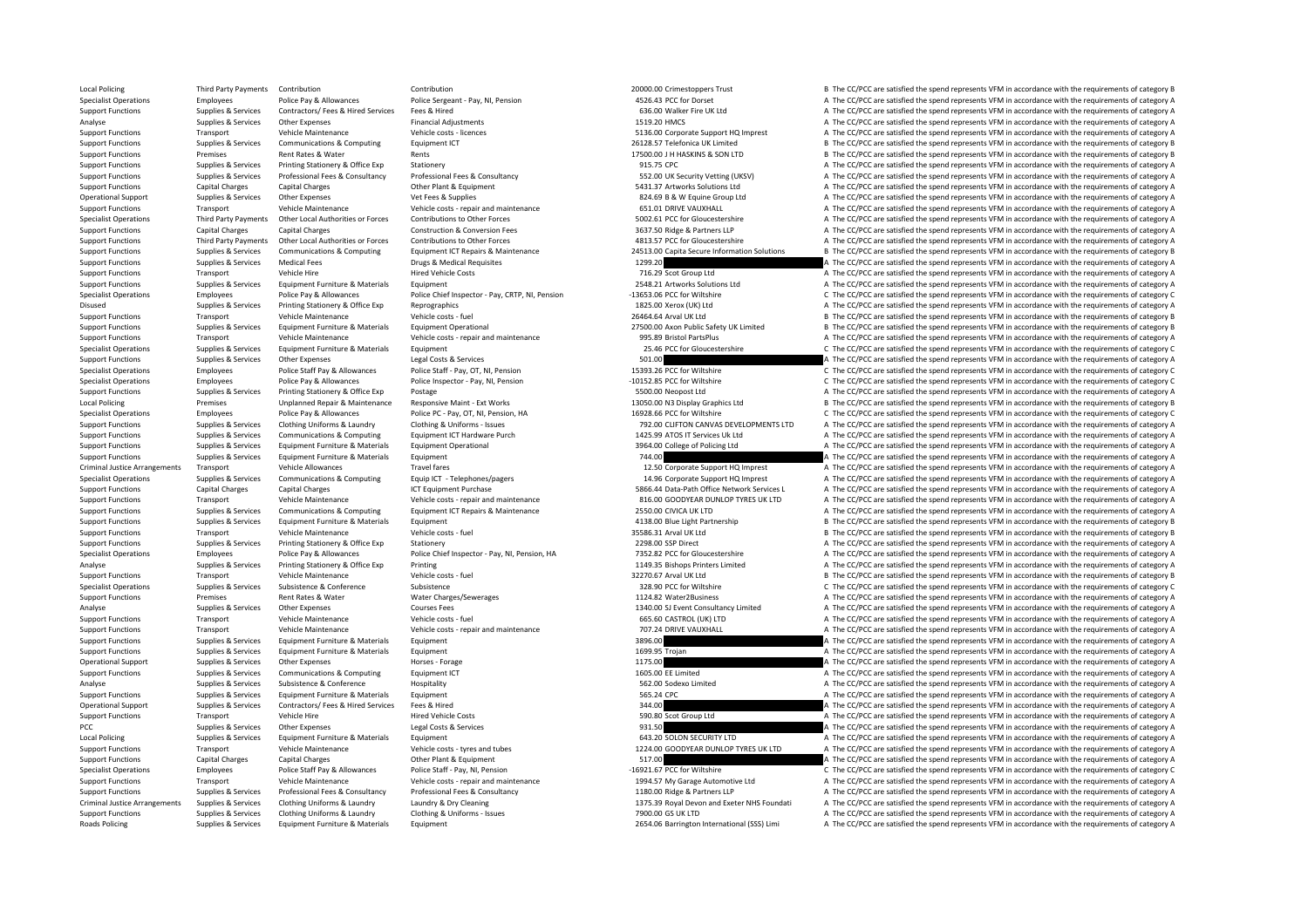Roads Policing Supplies & Services Printing Stationery & Office Exp Printing 2440.00 Studio Mix Ltd A The CC/PCC are satisfied the spend represents VFM in accordance with the requirements of category A

Support Functions Transport Vehicle Maintenance Vehicle costs – fuel Vehicle Costs – fuel SAB. Arval UK Ltd A The CC/PCC are satisfied the spend represents VFM in accordance with the requirements of category A Support Functions Premises Rent Rates & Water National Non Domestic Rates 11088.00 Somerset West and Taunton Council B The CC/PCC are satisfied the spend represents VFM in accordance with the requirements of category B Roads Policing Supplies & Services Communications & Computing Equipment ICT Software Equipment ICT Software 600.00 HUGHES GUIDES A The CC/PCC are satisfied the spend represents VFM in accordance with the requirements of ca Support Functions Capital Charges Capital Charges Marges Furniture Purchase Furniture Purchase 660.00 Romac Building Contractors Ltd A The CC/PCC are satisfied the spend represents VFM in accordance with the requirements o Operational Support Support Support Support Support Support Support Support Support Support Support Support Support Support Support Support Support Support Support Support Support Support Support Support Support Support Su Support Functions Transport Vehicle Maintenance Vehicle costs ‐ repair and maintenance 2210.00 DRIVE VAUXHALL A The CC/PCC are satisfied the spend represents VFM in accordance with the requirements of category A Specialist Operations Supplies & Services Subsistence Subsistence Subsistence Subsistence Subsistence Subsistence Subsistence Subsistence Subsistence Subsistence Subsistence Subsistence Subsistence Subsistence Subsistence Specialist Operations Supplies & Services Printing Stationery & Office Exp Postage 1.90 Corporate Support HQ Imprest A The CC/PCC are satisfied the spend represents VFM in accordance with the requirements of category A Specialist Operations Employees Police Staff Pay & Allowances Police Staff - Pay, NI 13761.18 PCC for Wiltshire C The CC/PCC are satisfied the spend represents VFM in accordance with the requirements of category C Support Functions Premises Rent Rates & Water National Non Domestic Rates 2062.00 Mendin District Council A The CC/PCC are satisfied the spend represents VFM in accordance with the requirements of category A Support Functions Supplies & Services Communications & Computing Equipment ICT Software 1999.80 Hootsuite Inc 1999.80 Hootsuite Inc A The CC/PCC are satisfied the spend represents VFM in accordance with the requirements of Support Functions Premises Rent Rates & Water National Non Domestic Rates 3805.00 North Somerset Council A The CC/PCC are satisfied the spend represents VFM in accordance with the requirements of category A Investigative Support Support Support Support Support Medical Fees Pathologists reports Pathologists reports 2651.00 Dr R J Delaney A The CC/PCC are satisfied the spend represents VFM in accordance with the requirements of Support Functions Premises Rent Rates & Water National Non Domestic Rates 1105.00 Mendin District Council A The CC/PCC are satisfied the spend represents VFM in accordance with the requirements of category A Disused Third Party Payments Payments to Clients Grants - Voluntary Orgs Grants - Voluntary Orgs 18863.19 Sedgemoor District Council B The CC/PCC are satisfied the spend represents VFM in accordance with the requirements o Support Functions Supplies & Services Equipment Furniture & Materials Equipment 10920.00 Solar Valley Electrical Limited B The CC/PCC are satisfied the spend represents VFM in accordance with the requirements of category B Support Functions Premises Energy Costs Electricity Electricity and the equirements of category B The CC/PCC are satisfied the spend represents VFM in accordance with the requirements of category B Support Functions Premises Cleaning & Domestic Supplies Cleaning Charges Cleaning Charges 13828.90 Sodexo Limited B The CC/PCC are satisfied the spend represents VFM in accordance with the requirements of category B Support Functions Supplies & Services Other Expenses Legal Costs & Services Services 529.00 A The CC/PCC are satisfied the spend represents VFM in accordance with the requirements of category A Support Functions Supplies & Services Communications & Computing Equipment ICT Equipment ICT 2090.00 Telefonica UK Limited A The CC/PCC are satisfied the spend represents VFM in accordance with the requirements of category Transport Vehicle Maintenance Vehicle costs ‐ repair and maintenance 784.50 DRIVE VAUXHALL A The CC/PCC are satisfied the spend represents VFM in accordance with the requirements of category A Specialist Operations Employees Police Pay & Allowances Police Chief Inspector - Pay, NI, Pension, HA 14678.75 PCC for Wiltshire C The CC/PCC are satisfied the spend represents VFM in accordance with the requirements of ca PCC Third Party Payments Payments to Clients Grants - Voluntary Orgs Samples and the section of the CC/PCC are satisfied the spend represents VFM in accordance with the requirements of category B Grants - Voluntary Orgs Sa Support Functions Premises Premises Energy Costs Support Electricity Support Electricity 536.51 EDF ENERGY 1 LIMITED A The CC/PCC are satisfied the spend represents VFM in accordance with the requirements of category A The Support Functions Supplies & Services Other Expenses Legal Costs & Services 8371.04 A The CC/PCC are satisfied the spend represents VFM in accordance with the requirements of category A Support Functions Supplies & Services Subsistence Subsistence Subsistence Subsistence Subsistence Subsistence Subsistence and Subsistence Subsistence Subsistence Subsistence Subsistence Subsistence Subsistence Subsistence Specialist Operations Supplies & Services Capital Charges Capital Charges Forensic Science Services Forensic Science Services 1185.92 SOCOTEC UK Ltd A The CC/PCC are satisfied the spend represents VFM in accordance with th Support Functions Premises Planned Repair & Maintenance Servicing - Mechanical Plant -1761.03 Integral UK Ltd A The CC/PCC are satisfied the spend represents VFM in accordance with the requirements of category A The Compan C The CC/PCC are satisfied the spend represents VFM in accordance with the requirements of category C Support Functions Supplies & Services Printing Stationery & Office Exp Postage a manual protection and the company and the CC/PCC are satisfied the spend represents VFM in accordance with the requirements of category A Superialist Operations Supplier & Services Professional Fees & Consultancy Professional Fees & Consultancy Professional Fees & Consultancy Professional Fees & Consultancy 2678.00 UK Security Verting (UKSV) A The CC/PCC are Support Functions Premises Rent Rates & Water Mational Non Domestic Rates and a Support Rent Rates Rent Rates Rent Rates Rent Rates Rent Rates Rent Rates Rent Rates Rent Rates Rent Rates Rent Rates Rent Rates Rent Rates Re A The CC/PCC are satisfied the spend represents VFM in accordance with the requirements of category A Support Functions Premises Rent Rates & Water National Non Domestic Rates 706.00 Somerset West and Taunton Council A The CC/PCC are satisfied the spend represents VFM in accordance with the requirements of category A The C Investigative Support Supplies & Services Capital Charges Services Forensic Science Services 3614.44 Orchid Cellmark Ltd A The CC/PCC are satisfied the spend represents VFM in accordance with the requirements of category A Support Functions Employees Employees Indirect Employee Expenses Direct Medical Intervention 101 1250.56 Health Assured Limited A The CC/PCC are satisfied the spend represents VFM in accordance with the requirements of cat Criminal Justice Arrangements Supplies & Services Communications & Computing Equipment ICT Hardware Purch 1250.52 Dell Corporation Ltd AThe CC/PCC are satisfied the spend represents VFM in accordance with the requirements Operational Support Supplies & Services Other Expenses Horses - Forage Horses - Forage Horses - Forage 1085.00 A The CC/PCC are satisfied the spend represents VFM in accordance with the requirements of category A The CC/PC PCC Supplies & Services Grants & Subscriptions Subscriptions Subscriptions Subscriptions Subscriptions Subscriptions and represents a The CC/PCC are satisfied the spend represents VFM in accordance with the requirements of Support Functions Supplies & Services Equipment Eurniture & Materials Equipment Equipment Equipment Equipment and the Support of the Support of the Support of the Support of the Support of the Support of the Support of the Specialist Operations Transport Vehicle Allowances Travel fares Travel fares Travel fares Travel fares a COLOGO CONTENT CONTENT A The CC/PCC are satisfied the spend represents VFM in accordance with the requirements of cat Specialist Operations of category A499.00 Data Pro IT Ltd A The CC/PCC are satisfied the spend represents VFM in accordance with the requirements of category A The CC/PCC are satisfied the spend represents VFM in accordanc Support Functions Supplies & Services Other Expenses Cost Of Appeals Cost Of Appeals A The CC/PCC are satisfied the spend represents VFM in accordance with the requirements of category A Specialist Operations Employees Police Pay & Allowances Police PC - Pay, NI, Pension 4624.88 PCC for Devon & Cornwall A The CC/PCC are satisfied the spend represents VFM in accordance with the requirements of category A Specialist Operations Premises Premises Premises Energy Costs Electricity Electricity Electricity and Electricity and Electricity and Electricity and Supplies A The CC/PCC are satisfied the spend represents VFM in accordan A The CC/PCC are satisfied the spend represents VFM in accordance with the requirements of category A Support Functions Transport Vehicle Maintenance Vehicle costs ‐ repair and maintenance 910.77 DRIVE VAUXHALL A The CC/PCC are satisfied the spend represents VFM in accordance with the requirements of category A Support Functions Supplies & Services Equipment Furniture & Materials Equipment Operational equipment Operational 2620.00 VIKING ARMS LTD A The CC/PCC are satisfied the spend represents VFM in accordance with the requireme Specialist Operations Transport Vehicle Allowances Travel fares and the comparison of the Spend represents VFM in accordance with the requirements of category C The CC/PCC are satisfied the spend represents VFM in accordan Support Functions Supplies & Services Equipment Furniture & Materials Equipment Equipment 780.00 Cell Pack Solutions Ltd A The CC/PCC are satisfied the spend represents VFM in accordance with the requirements of category A Support Functions Supplies & Services Contractors/ Fees & Hired Services Fees & Hired Services Fees & Hired 500.00 CM Logistics 500.00 CM Logistics A The CC/PCC are satisfied the spend represents VFM in accordance with the Specialist Operations Employees Police Pay & Allowances Police Inspector - Pay, NI, Pension 6813.71 PCC for Wiltshire C The CC/PCC are satisfied the spend represents VFM in accordance with the requirements of category C C Criminal Justice Arrangements Supplies & Services Catering Catering Catering Catering Catering Catering Category A The CC/PCC are satisfied the spend represents VFM in accordance with the requirements of category A Support Functions Premises Rent Rates & Water Landlords Service Charge Landlords Service Charge 3995.75 A The CC/PCC are satisfied the spend represents VFM in accordance with the requirements of category A Support Functions Supplies & Services Equipment Furniture & Materials Equipment Equipment Equipment Equipment Equipment Equipment and the Section and the Section and the spend represents VFM in accordance with the requirem Support Functions Supplies & Services Communications & Computing Equipment ICT Repairs & Maintenance 94250.00 Niche Technology UK Ltd C The CC/PCC are satisfied the spend represents VFM in accordance with the requirements Support Functions Premises Rent Rates & Water National Non Domestic Rates 22176.00 Bristol City Council B The CC/PCC are satisfied the spend represents VFM in accordance with the requirements of category B Support Functions Supplies & Services Communications & Computing Equipment ICT 2010 A The CC/PCC are satisfied the spend represents VFM in accordance with the requirements of category A Support Functions Premises Rent Rates & Water National Non Domestic Rates 1043.00 Bath & North East Somerset A The CC/PCC are satisfied the spend represents VFM in accordance with the requirements of category A Support Functions Supplies & Services Other Expenses Legal Costs & Services 2001 A The CC/PCC are satisfied the spend represents VFM in accordance with the requirements of category A Support Functions Transport Vehicle Maintenance Vehicle costs - repair and maintenance Vehicle costs repair and maintenance Vehicle costs - repair and maintenance 757.50 Calibration & Consultancy Services A The CC/PCC are Specialist Operations Supplies & Services Equipment Furniture & Materials Equipment Equipment 26.67 Corporate Support HQ Imprest A The CC/PCC are satisfied the spend represents VFM in accordance with the requirements of ca Specialist Operations Premises Rent Rates & Water National Non Domestic Rates 1191.00 North Somerset Council A The CC/PCC are satisfied the spend represents VFM in accordance with the requirements of category A Support Functions Premises Rent Rates & Water National Non Domestic Rates States 500.00 Monmouthshire County Council A The CC/PCC are satisfied the spend represents VFM in accordance with the requirements of category A Investigative Support Support Supplies & Services Capital Charges Capital Charges Alteral Charges Forensic Science Services Forensic Science Services and Devices Contractors/Fees & Hired Services Fees & Hired Services Fees A The CC/PCC are satisfied the spend represents VFM in accordance with the requirements of category A Investigative Sunnort Sunnies & Services Contractors/ Fees & Hired Services Fees & Hired - Accreditation and the Sunnies Contractors/ Fees & Hired - Accreditation 1826.10 Forensic Focus Ltd Accreditation A The CC/PCC are s Support Functions Capital Charges Capital Charges Capital Charges Other Plant & Equipment Other Plant & Equipment 583.20 Artworks Solutions Ltd A The CC/PCC are satisfied the spend represents VFM in accordance with the req